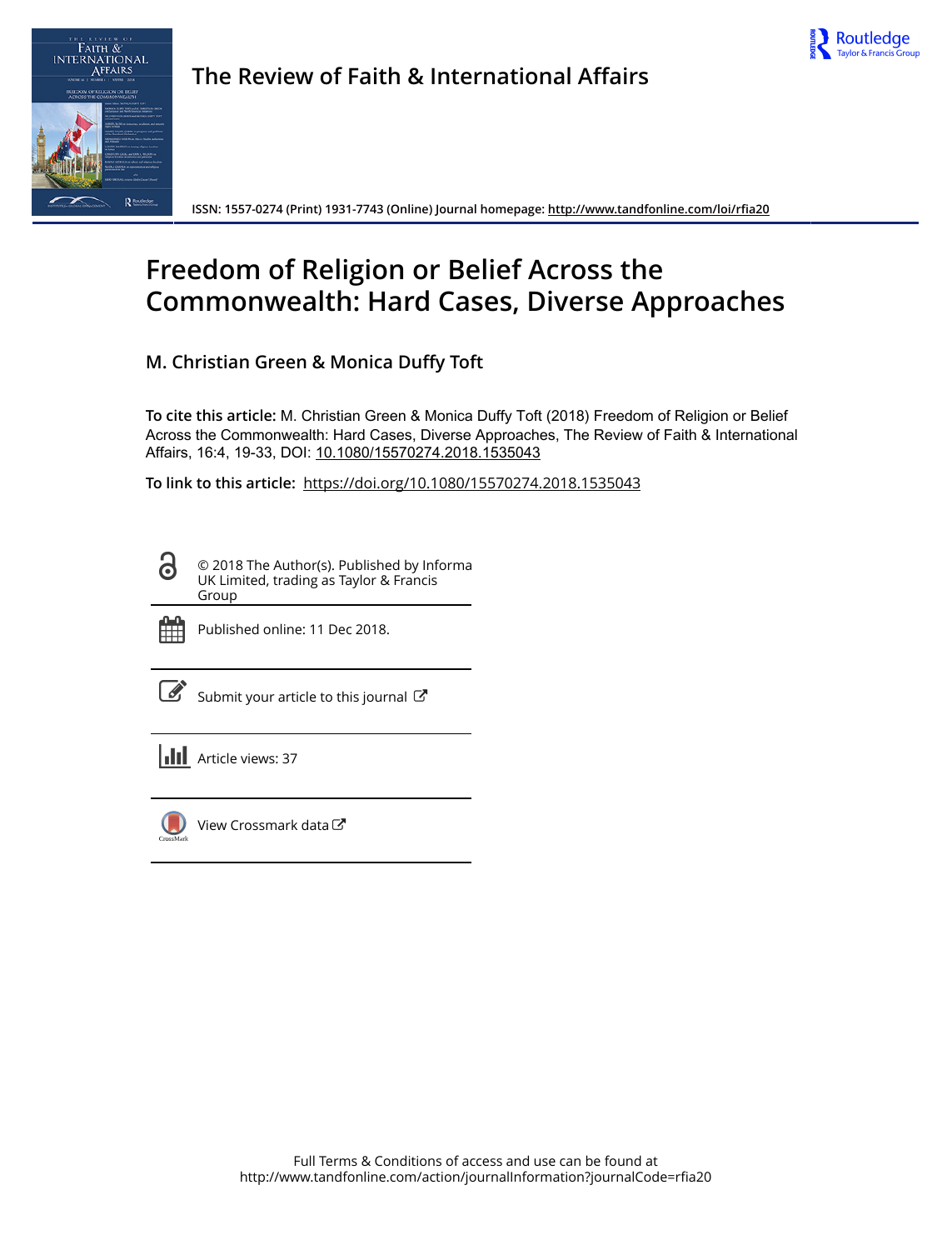$\sim$ 

# FREEDOM OF RELIGION OR BELIEF ACROSS THE COMMONWEALTH: HARD CASES, DIVERSE APPROACHES

By M. Christian Green  $\bullet$  and Monica Duffy Toft

The sun never sets on the<br>
Commonwealth of Nations. It is a<br>
broad and diverse place, including in<br>
the area of freedom of religion or belief<br>
(FoRB). But the relative ease with which certain Commonwealth of Nations. It is a broad and diverse place, including in the area of freedom of religion or belief Commonwealth and allied nations such as the United States, United Kingdom, Canada and several Scandinavian nations have been able to put FoRB on their policy agendas, however debatable the results, should not obscure the very real difficulties that exist in other parts of the Commonwealth in finding ways to openly discuss and debate FoRB, much less to implement policies and initiatives. Commonwealth gatherings have occasionally featured government representatives willing to speak out on FoRB matters, sometimes even in ways that may challenge or deviate from the official positions of their government. Equally common, though, are blanket statements of respect for FoRB, often backed up with citation of national constitutional protection of FoRB rights, whose actual efficacy is not always questioned and is sometimes papered over with paeans to national commitments to "tolerance," "respect," "equality," and "harmony" among religions, sometimes in connection with highly touted "interfaith" or "interreligious" initiatives. In many parts of the world, especially the South and Southeast Asian regions covered in this paper, such references often have the feel of Orwellian doublespeak, as they appear in laws, policies, and initiatives that end up violating religious freedom, particularly of religious minorities. In such circumstances religious majorities may grant tolerance to religious minorities, but only so long as they are given respect.

It can be difficult to determine how to engage these government representatives. Does one affirm these declarations of religious pluralism and

Abstract: This paper addresses freedom of religion or belief (FoRB) issues that have been emerging in the Asian Commonwealth, including religious minorities, violent extremism, religion and development, rising secularism, and religious equality and around nondiscrimination. Pakistan and India have turned their attention to addressing the situation of minorities. Other nations, Bangladesh, with concerns about rising Islamism and secularism; Sri Lanka, with its legacy of inter-ethnic conflict; and Malaysia, with multiculturalism alongside religious protections, have recently advocated tolerance, respect, unity, harmony, and peace, even as interreligious tensions appear to be rising. This paper will examine the state of FoRB in these Commonwealth nations.

Keywords: religious freedom, South Asia, Southeast Asia, religious minorities, religious extremism, secularism, nondiscrimination

© 2018 The Author(s). Published by Informa UK Limited, trading as Taylor & Francis Group

This is an Open Access article distributed under the terms of the Creative Commons Attribution-NonCommercial-NoDerivatives License ([http://](http://creativecommons.org/licenses/by-nc-nd/4.0/) [creativecommons.org/licenses/by-nc-nd/4.0/\)](http://creativecommons.org/licenses/by-nc-nd/4.0/), which permits non-commercial re-use, distribution, and reproduction in any medium, provided the original work is properly cited, and is not altered, transformed, or built upon in any way.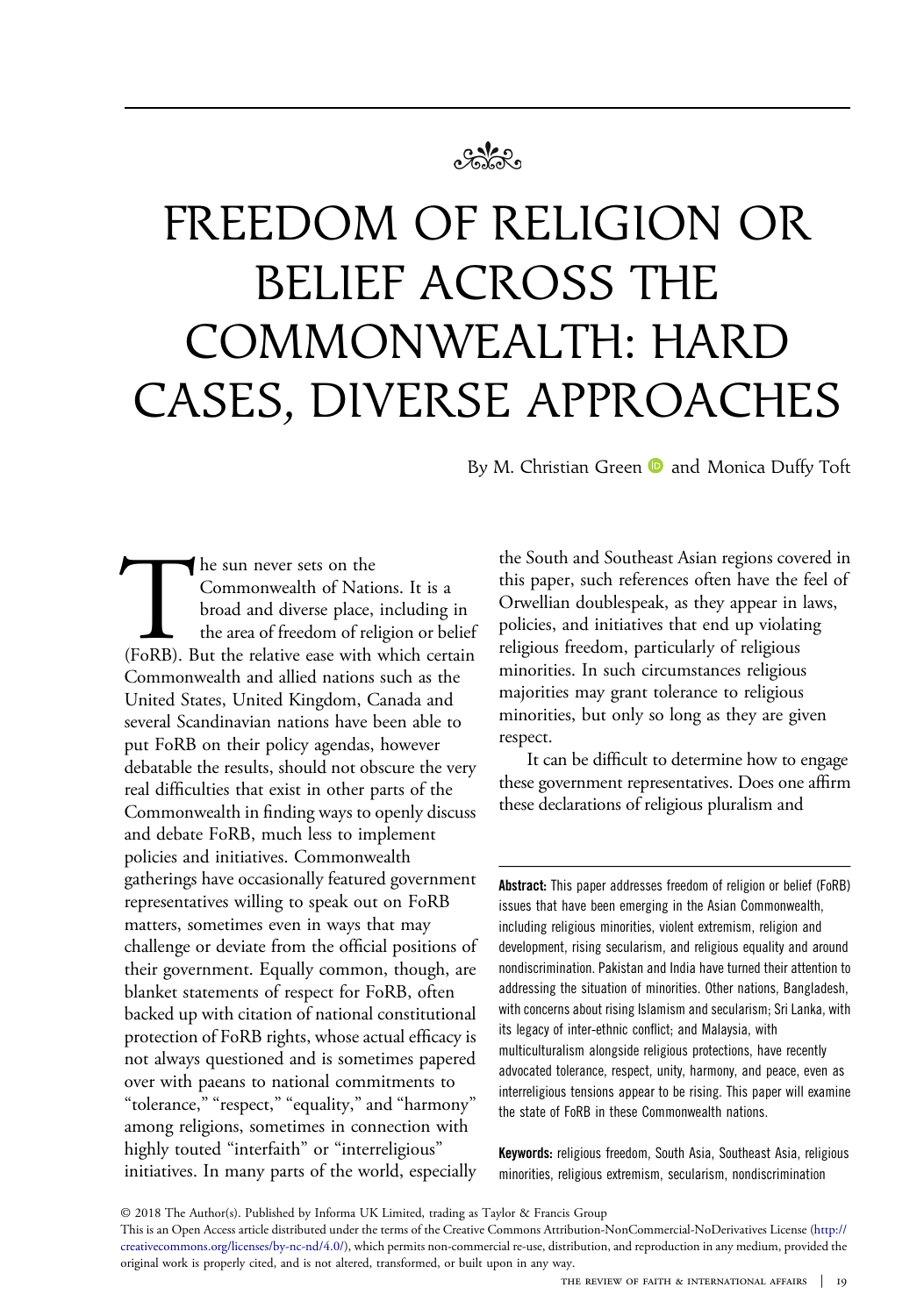harmony without interrogating evidence of FoRB problems on the ground? Or should one embrace these normative affirmations by government representatives, keeping them in the fold of discussion on FoRB as a means of pushing them to live up to their words? Are there times when raising the issues of FoRB, qua FoRB, is simply too risky, threatening to shut down dialogue on FoRB matters in ways that may seriously impede their achievement? Or, are there ways, even in these apparently most unsafe spaces, for FoRB discourse of addressing FoRB in other guises and by other names that may lead to real progress? These are the questions that arise when one takes a broad Commonwealth perspective.

Amidst all of this Commonwealth diversity in approaches to FoRB, there appear to be several distinct clusters of issues that are at the fore of FoRB and human rights in the Commonwealth today. Some of them manifest more in some areas of the Commonwealth than others, but all represent important theoretical and practical challenges for FoRB in the Commonwealth today. All are present to some degree in the South and Southeast Asian nations that are the focus of this paper. These issues are as follows.

#### Religious Minorities

The treatment of religious minorities is perhaps the biggest issue in the area of FoRB and human rights. As shall be discussed below, even nations such as India and Pakistan, perennial problem areas for religion and human rights, have acknowledged the issue and are pursuing constitutional and legislative initiatives to secure protections for religious minorities. The benefit of a focus on religious minorities—as minority groups—is that it can serve as a way of recognizing the practical needs for freedom, security, human rights, and equality of individuals and groups, without the need to delve into the particularities and doctrinal foundations and ideological differences of religious and other beliefs. Thus, it brings the possibility of securing these protections on the basis of social and political imperatives without forcing issues of theological difference or even programs of pluralism. It is a guarantee of equality and nondiscrimination for all religions, as well as for

people of no religion or who follow secular or non-religious systems of morality and ethical belief.

#### Countering Violent Extremism

The need to counter violent extremism, especially when it occurs in the name or guise of religion, is both crucial and controversial. What is an extremist? What is a *religious* extremist? Is it appropriate to expect or demand that they be more "moderate" in their faith in order to forestall violence? And what do we make of the so-called "lone wolf" phenomenon, in which perpetrators of violence and terrorism may merely claim affiliation, sometimes with the claimed religious or other group taking credit for their actions after the fact? How do we assess laws against blasphemy, apostasy, and conversion around the world, particularly as these may contribute to social hostilities around religion or violence in religion's name? And how do FoRB rights relate to rights of freedom of expression? How do we distinguish blasphemy from valid critique of religion, offense to religious feelings from religious hatred, and hate speech from incitement to violence? Should governments seek to counter or crack down on violent extremism when it occurs or is prevention the better approach? And how can lawmakers seek to prevent violence while protecting FoRB, and other civil and political rights as human rights? These questions are some of the key questions of our time, and they do not admit of easy solutions, or even easy discussion in some contexts.

#### Rising Secularism

As noted above, in considering the plight of religious minorities, sociological studies around the world are also showing the rise of non-religious individuals and groups in many nations. These individuals and groups may include atheists and agnostics, ethical and humanist groups, or adherents of other belief systems. The term "secular" is often used in this connection, but it is a term with many meanings. It may operate as a sociological description of the aforementioned growing category of people who subscribe to antireligious or non-religious belief systems. It may be a *political strategy* of separation of church and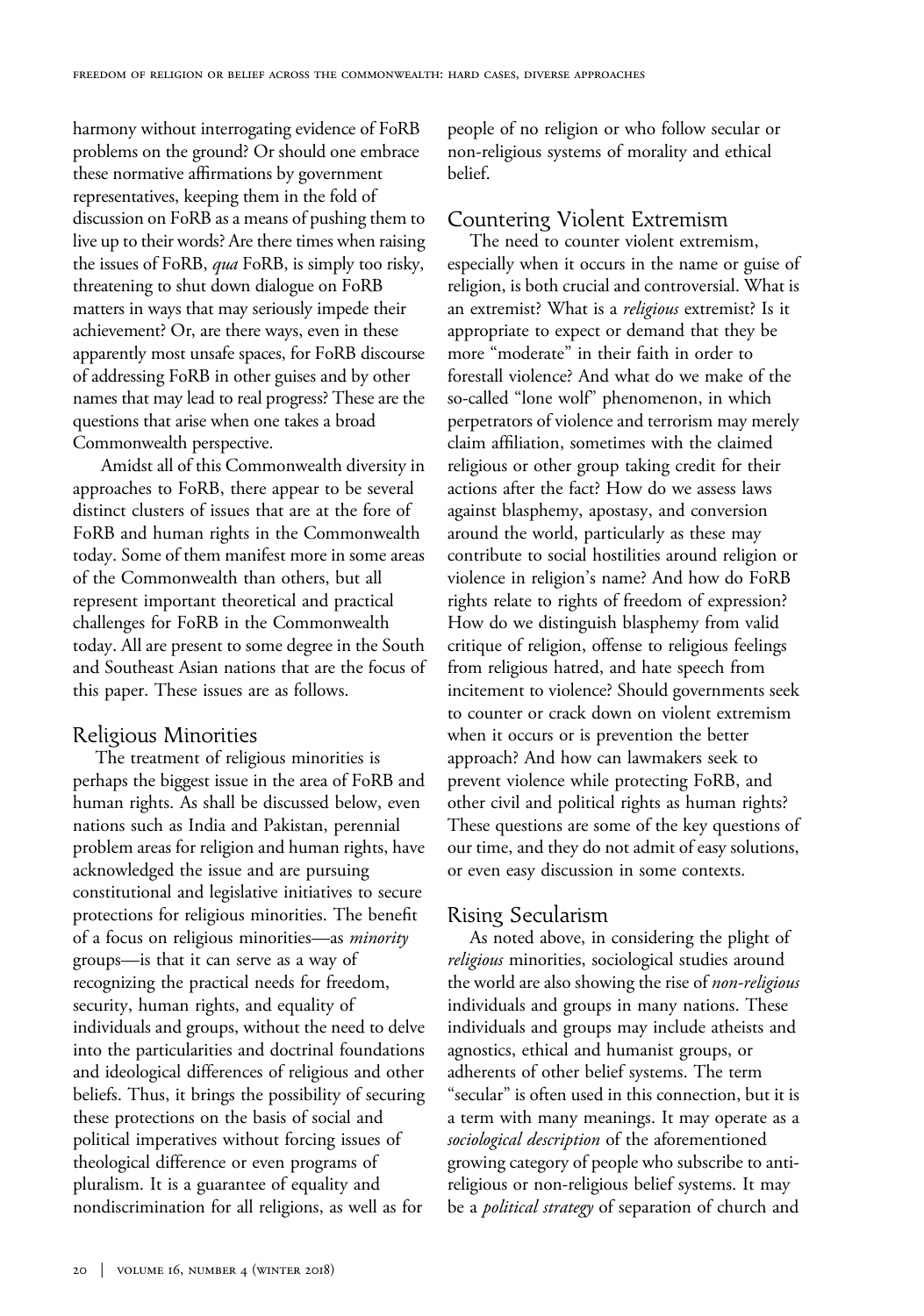state (sometimes coexisting with forms of established state religion or government accommodations or religion), of government commitment to neutrality or equal treatment of religions, or of the French-style strict separation of religion known as *laïcité*. In some parts of the Commonwealth, as has recently happened in Bangladesh, secularism may be problematically confused with atheism in a way that can lead to conflict with religious believers.

## Equality and Nondiscrimination

The relationship between FoRB and human rights principles of equality and nondiscrimination has recently been an issue in some Commonwealth and allied nations such as the United States and Australia, particularly around issues of same-sex marriage and reproductive rights to contraception and abortion and the permissibility of exemptions from laws regarding equal treatment and nondiscrimination for religious believers and others who conscientiously oppose these practices. In the more conservative South and Southeast Asian nations surveyed in this paper, issues of equality and nondiscrimination are more likely to manifest in connection with protections given to particular or traditional religions, such as the laws protecting Malay Muslims in Malaysia and Singapore. There the questions have more to do with equality between and among religions in contexts of perceived religious establishment or religious favoritism. In a globalized world in which we have greater contact with different views in societies around the world and with different views within societies all at once, nations need to find ways to address these issues so that pluralism may lead to tolerance and respect rather than polarization and conflict.

### Religion and Development

The flip side of the negative potential of religion, highlighted by the plight of religious minorities, concerns about violent extremism, the challenge of secularism, and putatively the clash of FoRB with norms of equality and nondiscrimination, is the tremendous potential of religions to be resources in social, political, and

economic development around the world. Religious and civil society organizations that may involve both religious and non-religious people have structures, contacts, and means of communication around the world that make them essential to society. Religious and civil society organizations are often key providers of social services in health, education, and other sectors, particularly in parts of the world in which governments are ineffective or under stress. In a time in which global economic networks are being reshaped and reconfigured—Brexit in the U.K. being a key example—there is a tendency to focus on trade and economic issues to the exclusion of human rights, including FoRB. And yet a growing body of research indicates that FoRB is essential not only to the prevention of conflict and violence, but also to ensuring a strong climate for trade, business, and economic development. The economic "tigers" of today and tomorrow may be the ones most able to harness the power of all sectors of their society including the religious and civil society sectors. This is an important reason why CIFoRB is dedicated in its work to strengthening parliamentary capacities not only for FoRB, but for building strong cultures of human rights and civil society. Religious and civil society groups are not antithetical to economic development indeed, they may serve as crucial drivers of development.

This paper, which emerges from the Commonwealth Initiative for Freedom of Religion or Belief (CIFoRB) project, $<sup>1</sup>$  takes up these themes</sup> in varying combinations. $^{2}$  First, the issue of religious minorities will be presented in the especially fraught South Asian contexts of Pakistan and India, reflecting an emerging consensus on the need to protect the FoRB rights of religious minorities in the interest of democracy and development in the region. Second, issues of religious pluralism, tolerance, harmony, and peace —sometimes given lip service in the Orwellian sense noted above, but also intersecting with genuine concerns about countering violent extremism and harnessing the power of religion in service of political, social, and economic development—are pushing Southeast Asian members of the Commonwealth, particularly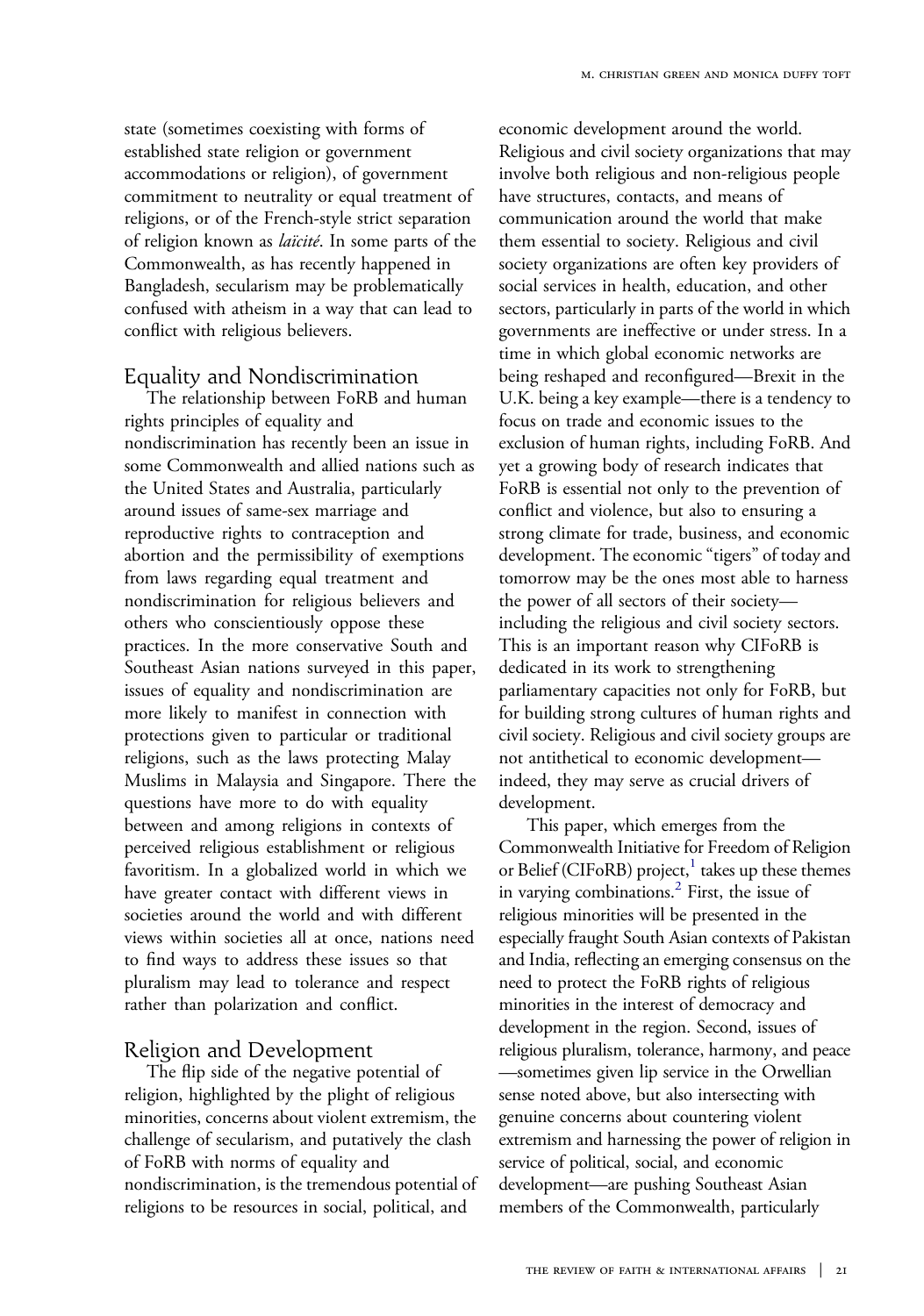Bangladesh, Sri Lanka, and Malaysia, to seek to enact programs of religious pluralism and tolerance, but in ways that are sometimes antithetical to FoRB rights. The paper concludes with some observations on what the diversity of issues within and approaches to FoRB means for agenda-setting and policy-making on FoRB in a Commonwealth-wide context. Overall, the paper will argue that FoRB has different interpretations across the Commonwealth and that sensitivity to these different meanings is essential for framing policy. In terms of method, the paper draws upon news articles, policy papers, and other materials collected on the project's Twitter feed from December 2016 through June 2018.<sup>3</sup> Ultimately,

the paper seeks to answer the following question: What can be gleaned in terms of mapping substantive issues and themes from a year and a half of tweets chronicling FoRB across the Commonwealth?

# Religious Minorities in South Asia: Hard Cases and Emerging Consensus?

The status of religious minorities has emerged as one of several key themes of research pursued by the CIFoRB project. News reports, policy papers, and legislative interventions to do with FoRB across the vast global reach of the Commonwealth of Nations have increasingly expressed concern with the plight of religious minorities—even in nations, such as Pakistan and India, which have routinely populated the lists of the violators of religious freedom.<sup>[4](#page-11-0)</sup> As Pakistani political writer and former National Assembly member Farahnaz Ispanhani has recently and lucidly chronicled, division according to religion (as well as ethnicity and caste) was written into the very constitutions of Pakistan and India upon their independence from Britain, leaving religious majorities and minorities at odds right up to the present day.<sup>[5](#page-12-0)</sup>

Indeed, there have been increasing calls from government and civil society to address the situation of minorities, especially religious minorities, in ways that could suggest some

THERE HAVE BEEN INCREASING CALLS FROM GOVERNMENT AND CIVIL SOCIETY TO ADDRESS THE SITUATION OF MINORITIES, ESPECIALLY RELIGIOUS **MINORITIES** 

avenues toward progress.<sup>[6](#page-12-0)</sup> Pakistan and India have in recent years been two notorious hotspots for the violation of religious minority rights.<sup>[7](#page-12-0)</sup> But more recently, government statements have been made and actual policies enacted to address problems of citizenship, status, and rights of various minorities. Whether these policies and pronouncements will be effective in the long term remains to be seen—for there is certainly the possibility that they are mere rhetoric or windowdressing concealing human rights violations taking place under the surface. A snapshot of the issues that have emerged in these countries, while not a comprehensive or fully historical or sociological portrait, can give some indication of

the nature and the scope of the problem.

#### Pakistan

Pakistan has received international criticism for its treatment of minorities amid a sense of rising tensions around religion, ethnicity, and identity within its borders.[8](#page-12-0) The situation has been tense, especially for

Christian minorities, since the 2011 murders of Salman Taseer, then governor of Punjab, who spoke out against abuses of the country's blasphemy laws and Shahbaz Bhatti, a Christian then serving as minister of minorities affairs.  $9,10$ Two dozen member states of the United Nations recently criticized Pakistan's human rights record at a universal periodic review by the U.N. Human Rights Council, citing in particular Pakistan's record on the status of women, minority rights, and FoRB.<sup>[11](#page-12-0)</sup> Other international governmental and nongovernmental organizations have issued statements on Pakistan's FoRB and wider human rights record in recent years, especially concerning Pakistan's use of its notorious blasphemy laws to persecute religious minority groups.<sup>[12](#page-12-0)</sup> And, of course, there have been many concerns about Pakistan's protection of religious minorities expressed by Pakistanis themselves.<sup>[13](#page-12-0)</sup> In fact, the Pakistani government has increasingly been hearing, and in some cases responding to, calls from activists at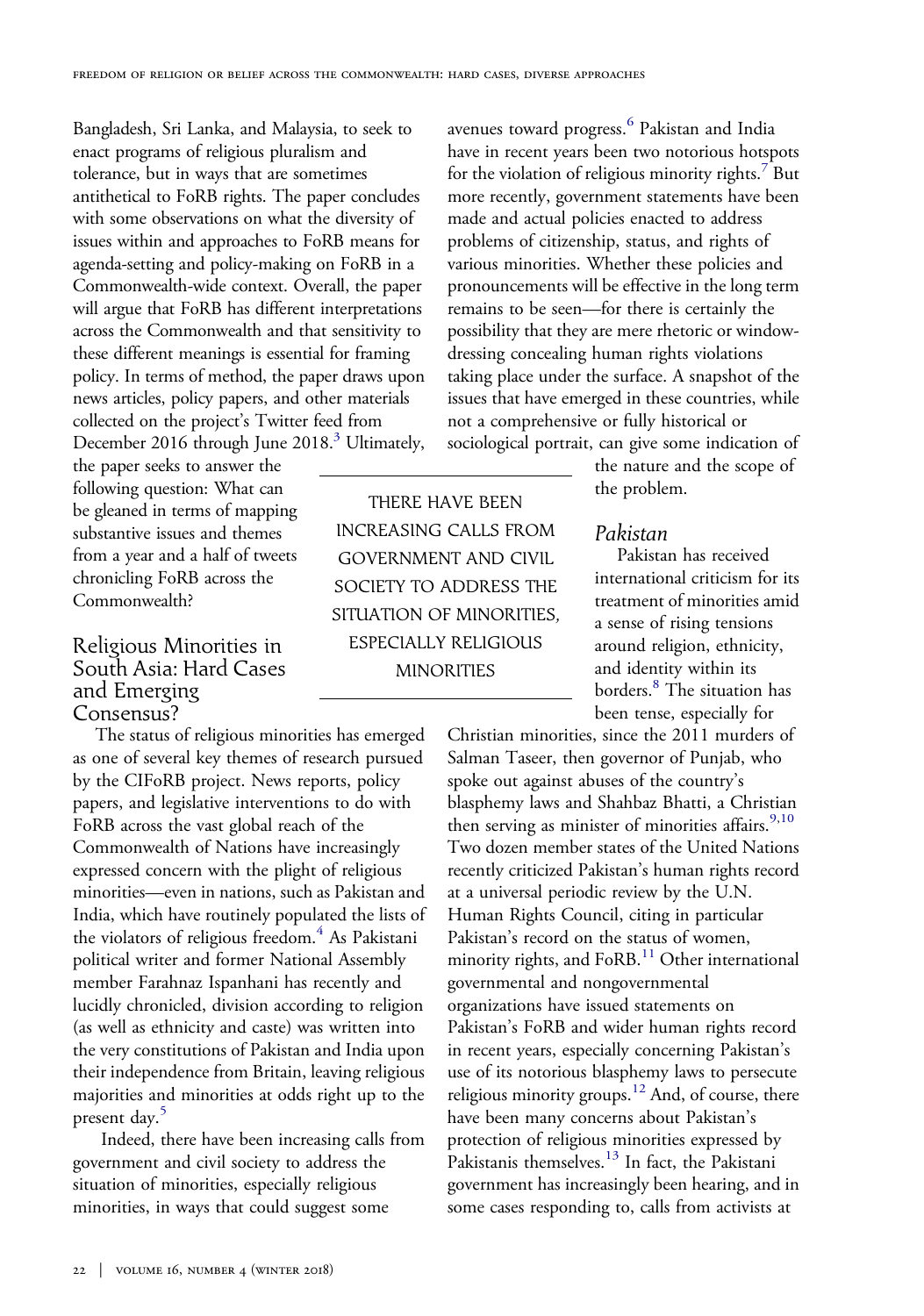the national and provincial levels for greater recognition and protection of the rights of religious minorities. At least at the level of rhetoric, this is something markedly different than might be expected of a nation that is routinely cited as one of the world's worst FoRB violators.[14](#page-12-0)

Pakistani officials have often indicated support for FoRB minority rights abroad, but they have also recently been pursuing measures to improve protections for religious minorities at home, albeit to varying receptions and degrees of success.<sup>[15](#page-12-0)</sup> On August 5, 2015, the Supreme Court of Pakistan ruled in religious minorities' favor in recommending reforms that would allow non-Muslim candidates for office to be subject to the same electoral procedures as Muslim candidates.[16](#page-12-0) Amendments to British-era Christian family laws have aimed at enhancing the rights of Christian women under the Constitution of Pakistan.[17](#page-12-0) The recently passed Criminal Laws (Amendment) Act of 2016 includes provisions against sectarians, forced conversions (especially through marriage), and lynchings.[18](#page-12-0) Some Christian groups have raised concerns about weak protection of Christians from Muslim accusations of blasphemy, especially following a statement from the Pakistani Minister of the Interior that such abuses were not taking place.<sup>[19](#page-12-0)</sup> The government of Pakistan's Punjab region recently began to provide government funding for the maintenance of the religious places of minority religions.<sup>[20](#page-12-0)</sup> A long-delayed census, the first since 1988, has been described as a source of "fear and hope" for Pakistani religious minorities, and could potentially lead to new support for their status and protection.<sup>[21](#page-12-0)</sup> Pakistani minority groups have also played a significant role in voting and the electoral process, and Christian political leaders have been particularly vocal in demanding protection of voting rights in connection with the forthcoming census. $^{22}$  $^{22}$  $^{22}$ 

Even with these measures, religious minorities in Pakistan continue to experience high levels of discrimination and outright persecution, and concerns about rising nationalism and sectarianism have been increasing for several decades.<sup>[23](#page-12-0)</sup> Christian,

Hindu, and Sikh minorities have all complained to the Pakistani National Security Adviser of ongoing FoRB violations, particularly misuse of the blasphemy laws and forced conversion, the latter often accomplished through the kidnapping and forced marriage of teenage girls. On matters of FoRB and freedom of expression, two human rights concerns that often coincide in Pakistan's blasphemy laws, a 2016 report by the Asian Forum for Human Rights and Development reported that social media was increasingly being used to target Pakistani religious minorities.<sup>[24](#page-12-0)</sup> As in other parts of South Asia, such as Bangladesh, bloggers on political and religious matters have come under government scrutiny and have been vocal in challenging blasphemy and other laws intended to infringe upon their freedom of expression.[25](#page-12-0)

There has been a recent legislative effort on behalf of Pakistani Hindus in the Sindh province through the November 2016 passage of the Sindh Criminal Law (Protection of Minorities) Bill of 2015. The new law prohibits conversion to Islam before the age of 18 and makes prescribed classes on other religions mandatory for anyone converting to Islam. The Sindh law was intended to combat the growing incidence of the kidnapping and forced conversion of Hindu girls.[26](#page-12-0) An appeal by the Muslim majority, who criticized it as overly broad for banning religious conversion outright before age 18, to repeal the law just a month after its passage drew international criticism.[27](#page-12-0) In February 2016, Sindh province passed a law recognizing Hindu marriages at the same time that the national government was considering passage of a similar law.<sup>[28](#page-12-0)</sup> Even with this Sindh province success, however, there have been allegations of backtracking in the protection of Hindu marriage rights.<sup>[29](#page-12-0)</sup>

There have been other notable efforts by the Pakistani government to address the situation of religious minorities. However, some observers have described the Pakistani approach to religious freedom as involving "one step forward, two steps back," especially on sensitive issues such as the treatment of the Ahmadi Muslim community, which ranks with blasphemy and forced marriage/conversion as a principle FoRB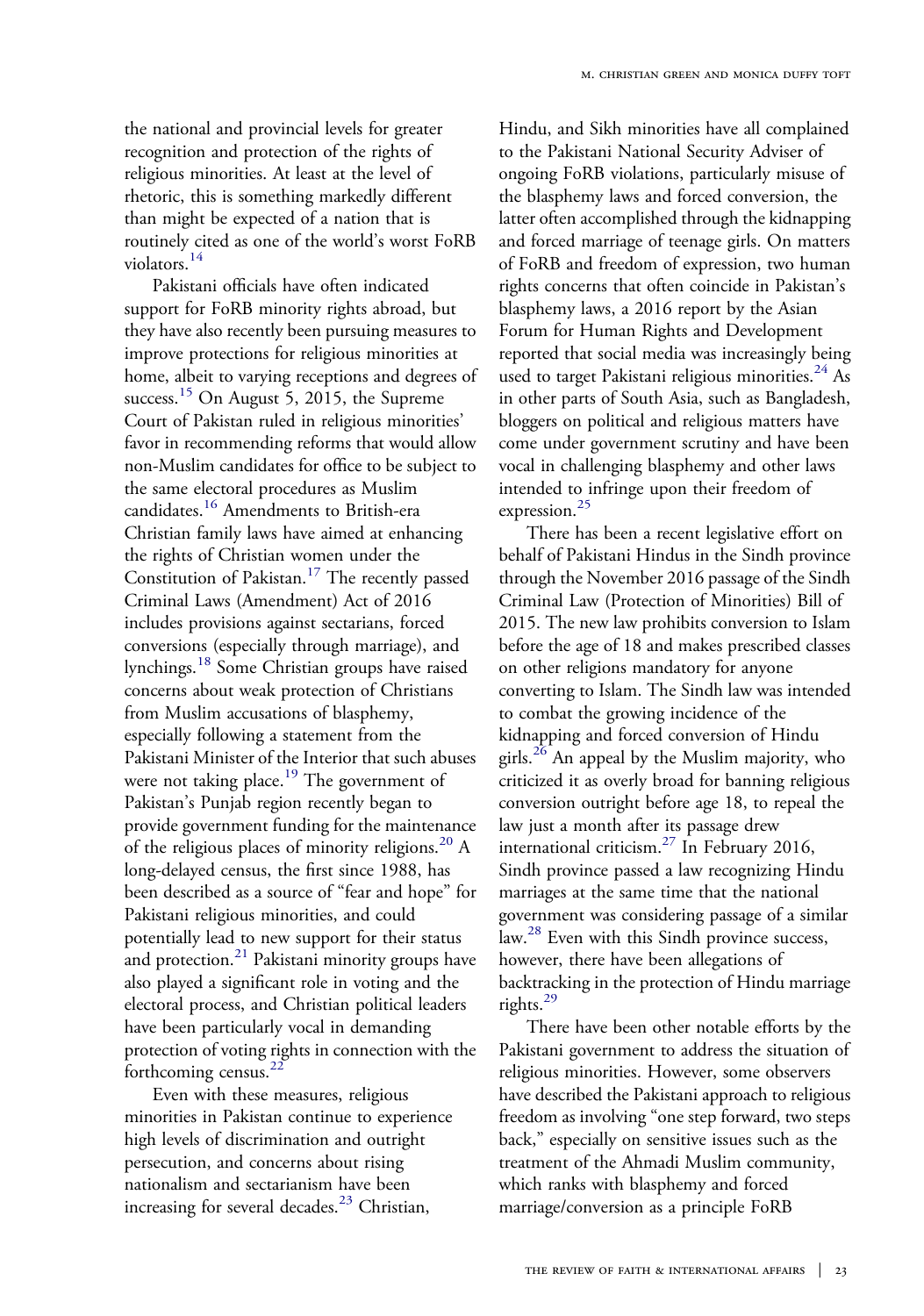violation problem in Pakistan.<sup>[30](#page-12-0)</sup> The Anti-Qadiani laws against Ahmadi Muslims continue to be a point of contention, and there continue to be acts of religious oppression and violence against Ahmadis by the Muslim majority, which does not consider Ahmadis to be Muslim at all.<sup>[31](#page-12-0)</sup> In April 2017, an Ahmadi professor of microbiology and molecular genetics was found murdered in her home, the third such attack against an Ahmadi in a three-week period.<sup>32</sup> In October 2017, three Ahmadi men, arrested three years prior on blasphemy charges, were given death sentences, drawing global attention yet again to the situation of Ahmadi Muslims in Pakistan.[33](#page-12-0) Ahmadis in Pakistan also have recently complained of new forms of political discrimination, as Islamist parties seek to consolidate recent electoral successes in certain provinces.[34](#page-12-0)

Given its large size and influential diaspora communities in Europe, North America, and elsewhere, Pakistan remains an important country to watch on FoRB matters. In light of its status as a key training ground and source of Taliban, Islamist, and global terrorist organizations, Pakistan will remain a key spot to watch for religious radicalization, religious extremism, and related problems for the foreseeable future. Its recent attempts at protecting religious minorities do seem to indicate at least a growing understanding of the problem that could have positive domestic and international implications if addressed robustly and effectively. But it also remains a testament to the age-old human rights problem of the need to keep malefactor nations within the circle of discussion in order to exert leverage and to persuade them to act upon their pro-human rights rhetoric.

# India

In India, new attention has been paid to the situation of religious minorities, four of which (Muslim, Sikh, Parsee, and Christian) are recognized in the Constitution of India, along with the Jain religion, which was granted recognized status in 2014.[35](#page-12-0) The Indian system seeks to balance equal treatment of religions with the granting of special privileges in order to bring

groups that have experienced discrimination to a level of equality with other religious groups. In some cases, Indian political parties have conducted specific outreach campaigns to bring religious minorities into their parties and the political process.<sup>[36](#page-13-0)</sup> The Indian government, at both federal and state levels, has set quotas for the numbers of religious minority groups in government.<sup>[37](#page-13-0)</sup> It also recently appointed five people to the National Commission on Minorities after the Commission had dwindled to no members. The new slate of commissioners includes the first Jain to sit on the panel since Jains were designated a religious minority.<sup>[38](#page-13-0)</sup> Indian states are required to set up minority commissions to address the needs of minorities, but not all have done so.

In some cases, India has had to balance its constitutionally-mandated secularism with attempts to address injustice and inequality within religious groups. For example, a leading issue in India recently has been the "triple talaq" divorce according to which Muslim men may divorce their wives by uttering the words "I divorce you" three times.<sup>[39](#page-13-0)</sup> In August 2017, the Indian Supreme Court ruled the so-called instant divorce to be un-Islamic in a verdict that was seen by Muslim feminists in India as a victory for women's empowerment. $^{40}$  $^{40}$  $^{40}$  It also, however, required an officially secular court to render a judgment on the validity and permissibility of religious practices. Secularism in India thus rests in tension with the need to promote values of equality and gender justice in manner that ends up involving the state in the management of religion. $41$ 

Even with these various protections, religious minorities continue to experience persecution in India, and FoRB violations are said to have increased significantly with the ascension to power of the Bharatiya Janata Party (BJP) and its "Hindutva" Hindu nationalist philosophy under Prime Minister Narendra Modi. In January 2017, the international NGO Human Rights Watch reported attacks on religious minorities led by vigilante groups, blocks on foreign funding for NGOs, and pressure on media and civil society organizations that were critical of government policies.<sup>[42](#page-13-0)</sup> Muslims have experienced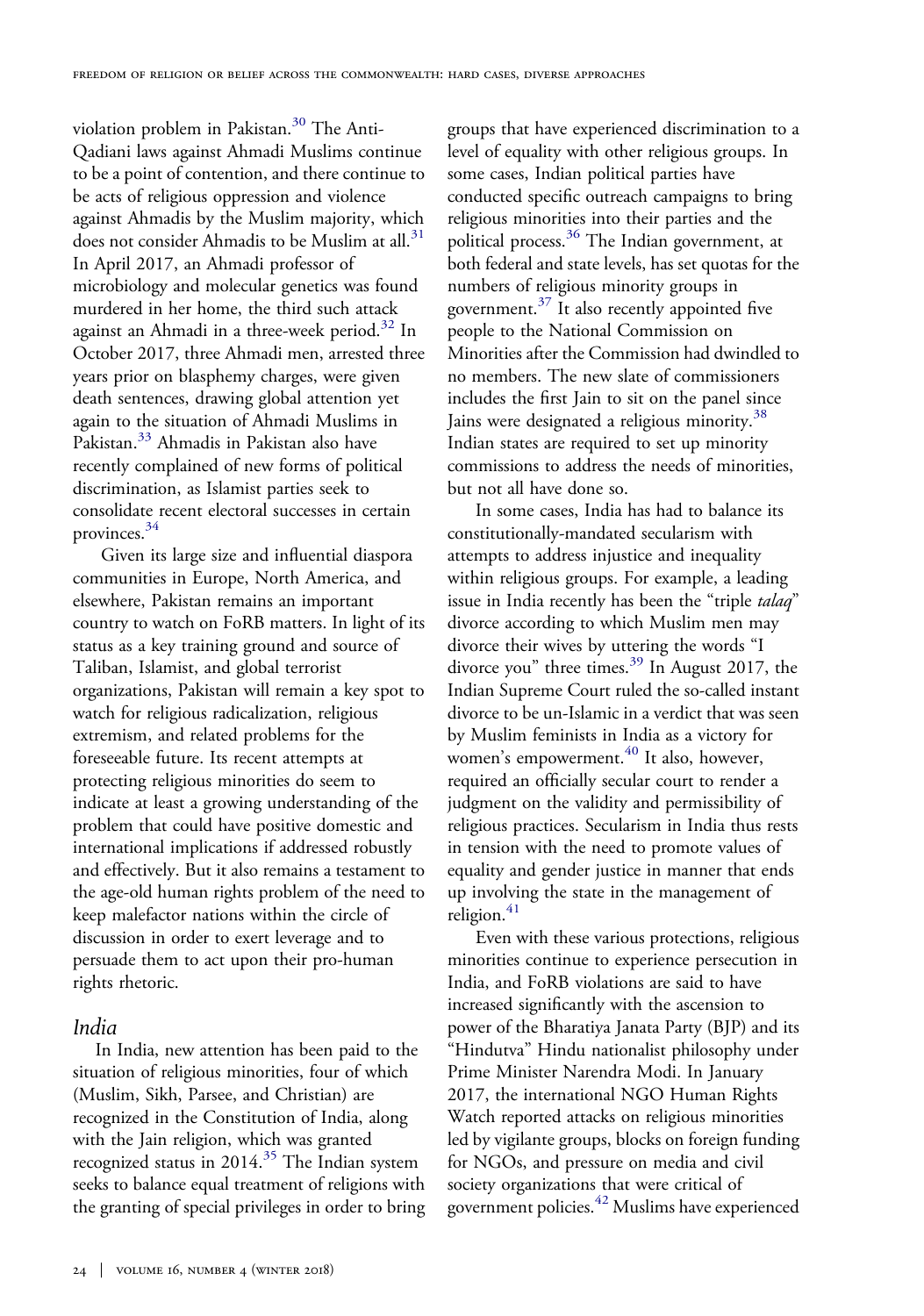<span id="page-7-0"></span>a range of human rights and FoRB violations, up to and including religiously motivated lynchings.[43](#page-13-0) Christian groups in parts of the country where the BJP has enjoyed electoral success have been strategizing about ways to strengthen the political standing of religious minorities and to prevent them from moving out of these regions.<sup>[44](#page-13-0)</sup> A prominent group of lawyers, jurists, and intellectuals has urged the swift passage of the Prevention of Communal and Targeted Violence (Access to Justice and Reparations) Bill, 2011, to address these FoRB abuses.[45](#page-13-0) There has also been a move by the BJP to have Hindus declared minorities in eight states in which they are a numerical minority.<sup>[46](#page-13-0)</sup>

Prime Minister Narendra Modi's visions for a "New India," said to involve measures to "purify the country" along religious and ethnic lines, have increasingly elicited concern not only within India, but around the world.<sup>[47](#page-13-0)</sup> His appointment of Yogi Aditnayath, described as a "firebrand Hindu cleric" in international media, to be the chief minister of Uttar Pradesh has drawn global scrutiny.<sup>[48](#page-13-0)</sup> The European Union and Indian-American diaspora groups in the U.S. have also criticized India's human rights record.<sup>[49](#page-13-0)</sup> India is thus, like Pakistan, an enormously populous country with a substantial global diaspora population that makes it a key nation in the region. The present path toward Hindu nationalism, coupled with ongoing communal violence and even resort to blasphemy charges, though on a lesser scale than Pakistan means that it, too, will be a nation to watch in coming years.

What these various issues and initiatives in Pakistan and India, along with a constitutional history of religious differentiation and division in both countries, indicate is that there may be an emerging consensus around the need to protect religious minorities as minority groups within these nations where religious differences are still rife. Groups on both sides can understand and appreciate the plight of religious minorities without necessarily delving into doctrinal difficulties or decades of religious strife. Such initiatives may not please purists who want religion to be protected on its own terms, but it is possible that they may serve as intermediary measure of alleviating strife and preventing

conflict on the road to further understanding in the future.

# Pluralism in South and Southeast Asia: The Elusive Pursuit of "Harmony"

Other South/Southeast Asian nations, such as Bangladesh, Sri Lanka, and Malaysia, have presented different sets of problems than Pakistan and India. While Bangladesh stands out slightly for its overwhelmingly Muslim society, all of the aforementioned nations have had histories of and commitments to religious pluralism and tolerance, but nevertheless are places where interreligious tensions appear to be rising (see Riaz [2010](#page-15-0). Riaz and Fair [2010,](#page-15-0) Little [1993,](#page-15-0) Shah [2017](#page-15-0), Harding and Shah [2017](#page-15-0)). The key non-Commonwealth player in the region, Indonesia, has a similar profile of past pluralism and recent FoRB discord, and its recent troubles with rising Islamism, blasphemy, religious intolerance, and terrorism are ones that the other countries in the region, attentive to Indonesian developments, seem keen to avoid. In sociological term, there seems to be a concern for contagion and perhaps contamination in the region against these less harmonious forces. While the division in Pakistan and India is longstanding and well-known, the concerns facing these South/Southeast Asian nations are more recent and, in some ways, more complex. These nations represent great hope for FoRB in the region if they can retrieve, reconstruct, and renew some of their early practices of pluralism. And yet they are places where people are among the most reticent to advocate for FoRB for fear of upsetting what harmony and peace does exist. These countries are examined here in turn.

### Bangladesh

Bangladesh is a nation that that has struggled with democracy, tolerance, and FoRB in recent years, despite being relatively free of religious conflict in the past.<sup>50</sup> It is majority Muslim with Hindu, Buddhist, and Christian minorities and seemed headed in the direction of greater tolerance in recent years with the election of a new government under the Awami League party in 2008, but it is now feared to be a country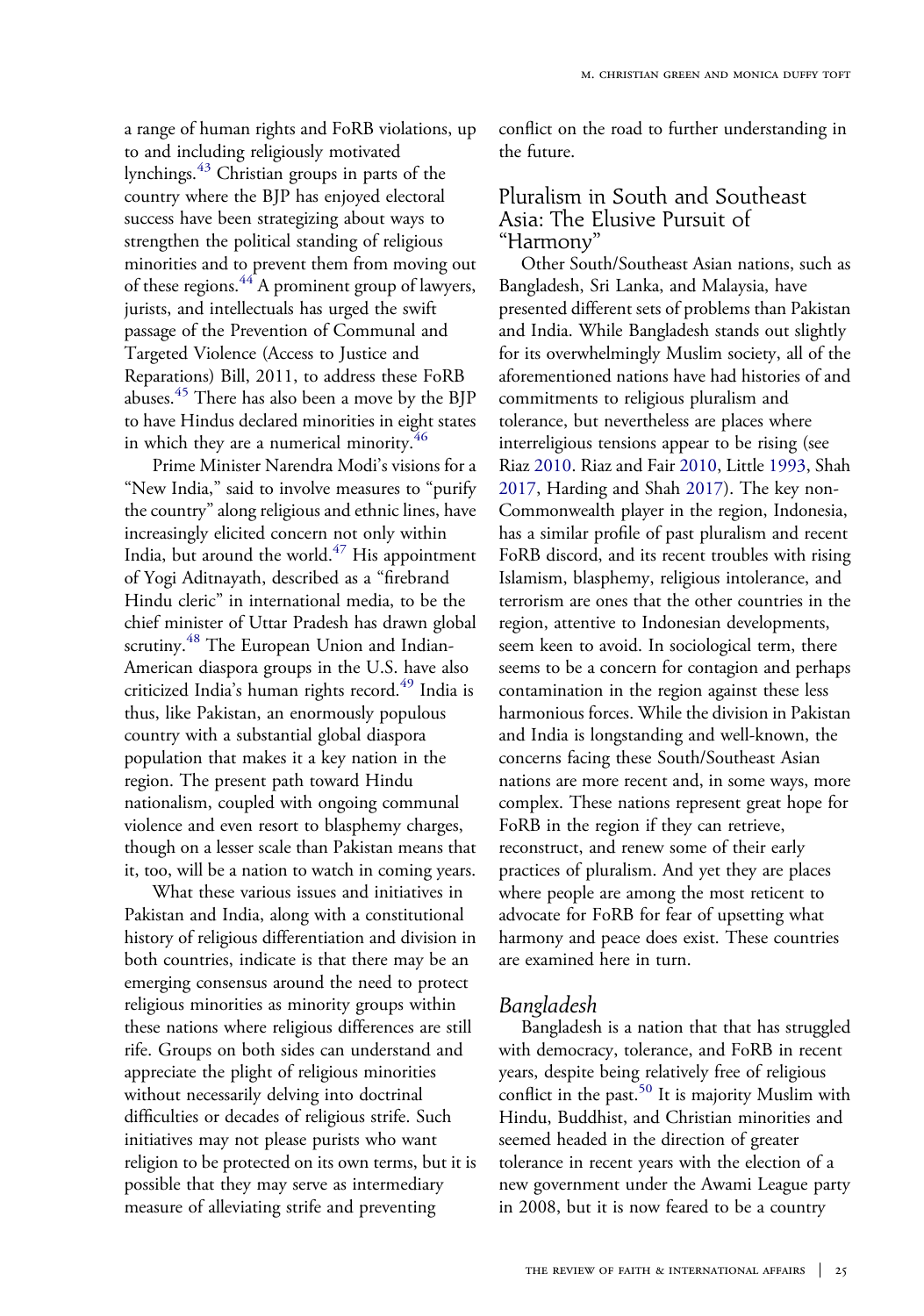<span id="page-8-0"></span>moving toward political crisis and possible authoritarian one-party rule (for background, see Riaz [2016,](#page-15-0) Riaz and Fair [2015,](#page-15-0) Riaz [2010,](#page-15-0) Riaz [2004\)](#page-15-0). Recent tensions have led to the adoption of hardline politics intended to quash political and social dissent, which in turn has caused a significant diminution of civil society avenues for dialogue and expression and an overall reduction in political participation. The current leader of this majority Muslim nation, Prime Minister Sheik Hasina, has sought to draw support along religious and ethnic lines, particularly from Islamic groups. In December 2016, the midst of this recent shift toward a hardline Islamist view, the Christian Jatiya party was contemplating the proposal of religious minority quotas in Parliament, employment, and higher education as a means of gaining more of a voice for Christians in the Bangladeshi government.<sup>[51](#page-13-0)</sup> There are concerns about "creeping Islamification" of Bangladesh's religious, political and social spheres, as manifested in the recent attack on the Holey Artisan Bakery.<sup>[52](#page-13-0)</sup> There are also concerns that the country's pursuit of a "Malaysian model" of development could risk privileging economic development rights over civil and political rights, including  $FoRB$ .<sup>[53](#page-13-0)</sup>

The plight of religious minorities in Bangladesh has recently led to concerns about media—particularly social media—being used to propagate hate speech and incite religious extremism and violence, particularly in the aftermath of the vicious Holey Artisan Bakery attack.[54](#page-13-0) Less clear, however, is whether this protection of religious minorities extends to atheist, agnostic, secular, humanist, and other non-religious Bangladeshis, some of who have been brutally murdered at the hands of machetewielding opponents in recent years. But the problem is not limited to non-religious bloggers and includes members of religious minorities. A Hindu man was recently arrested for a Facebook post that was said to have led to a deadly riot.<sup>[55](#page-13-0)</sup>

Bangladesh has sought strategies of secularism as a solution to its issues of religion, but this has ironically created pressures for the government to accommodate religious groups.[56](#page-13-0) Moreover, the frequent association of secularism with atheism has prompted some to lash out violently toward

atheists and others who do not profess religious belief. The recent attacks on secular bloggers and writers is example of this trend.<sup>57</sup> A key lesson from the recent Bangladesh experience has been the need to find ancillary ways to address questions of FoRB and human rights through other avenues and issues that are less controversial, such as the importance of shared culture and socioeconomic development. There are risks in trading too much in an idealized Bengali Muslim identity in pursuit of this model, but there is also something powerful in perception of the need to build a shared human rights culture that embraces religious pluralism and FoRB rights.<sup>[58](#page-13-0)</sup>

#### Sri Lanka

The island of Sri Lanka is a nation whose serene beauty belies its long, recent history of conflict.<sup>[59](#page-13-0)</sup> For nearly the last decade, Sri Lanka has been emerging from a 26-year civil war that only ended in 2009. The conflict was largely conducted between the country's Sinhalese Buddhist majority and Hindu Tamil minority. These tensions were recently manifested in a Tamil-led hartal, or general economic strike, the roots of which were said to lie in dissatisfaction with the government that was elected in 2015 with substantial support from minority groups.<sup>[60](#page-13-0)</sup> As one commentator described it,

> Due to the slow implementation of its commitments to the international community, and inaction in resolving the problems of the ethnic and religious minorities who voted for it, the government is going to face increased pressure from both international and domestic actors … . The joint Tamil-Muslim *hartal* in the North and East is an incipient sign that the grievances of the ethnic and religious minorities are getting merged together. Economic and ethnic problems need to be resolved together, in tandem, and not one after the other, so that all communities feel that they are being treated fairly as equal citizens of one country.<sup>[61](#page-13-0)</sup>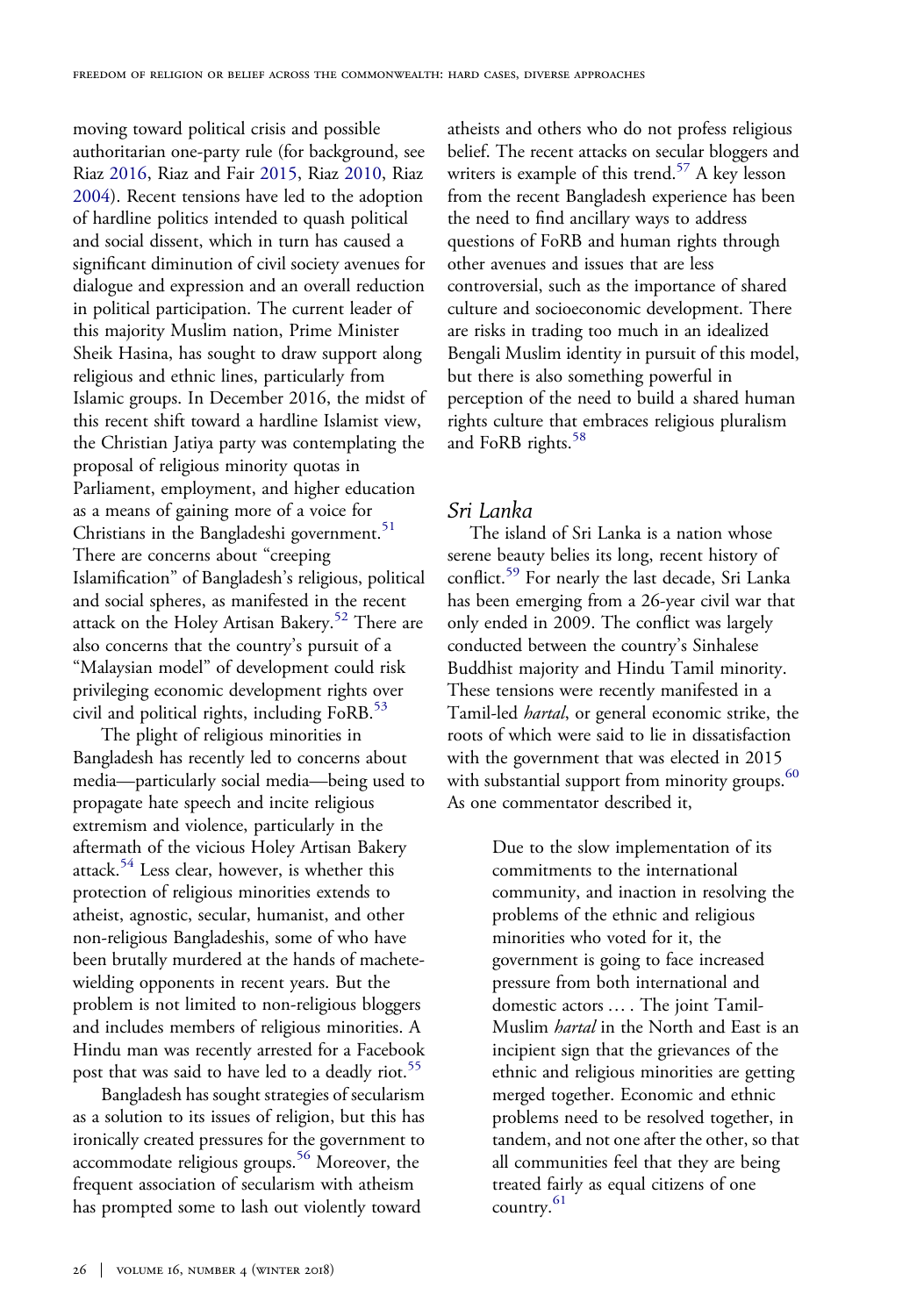<span id="page-9-0"></span>The nation has long experienced division and strife between Sinhalese Buddhists and the mostly Hindu Tamils, and Muslims, Christians, and other groups have also reported FoRB violations. Sri Lanka's constitution gives a privileged place to Buddhism and the state's "duty to protect and foster the Buddha Sasana" while also protecting the freedom of other religions.<sup>[62](#page-13-0)</sup> Buddhism was declared the state religion in 1978, but the preferential treatment of the Buddhist majority (70%) has been controversial and linked to the development of an ethnic separatist group known as Tamil Tigers. Though they draw from the mostly Hindu Tamil ethnic group, the Tamil Tiger movement was avowedly secular, rather than religious, in nature. The clash between these groups is what sparked the thirty-year civil war. As in Myanmar/Burma, the state's commitment to the protection of the Buddha sasana (tradition) has given rise to Buddhist nationalist sentiments (see DeVotta [2007,](#page-15-0) Grant [2009,](#page-15-0) Deegalle [2012,](#page-15-0) Frydelund [2012,](#page-15-0) Raghavan [2016\)](#page-15-0).[63](#page-13-0) In 2014, the state established a special police unit to investigate complaints and incidents involving religion, but the unit's location in the Buddhist Division of the Ministry of Buddhist Sasana and Religious Affairs, rather than the Ministry of Law and Order, has proven controversial.<sup>64</sup> NGOs also allege government assistance to groups persecuting religious minorities. There have been military attacks on Hindu and Christian worship sites suspected of harboring Tamil Tiger separatists, and Tamil Tiger groups have attacked Buddhist sites. Despite these recent events, Sri Lanka, like Bangladesh and Malaysia, has had periods of historic religious tolerance, including Buddhist Sinhalese kings who extended protection to Hindus and Muslims.

At the same time that these religious tensions have been rising, Sri Lanka has embarked on a range of efforts aimed at creating harmony among religious and ethnic groups. The Sri Lankan government's official religious discourse often references the need for "peace," "unity," "tolerance," and "harmony." [65](#page-13-0) Local newspapers editorials cite the need for religion to "build bridges, not walls,"<sup>[66](#page-14-0)</sup> and broadcast messages from religious leaders on Independence Day.<sup>[67](#page-14-0)</sup> Prime Minister Ranil Wickremesinghe recently

declared the government's full support for reconciliation among religious groups in service of a unitary country.[68](#page-14-0) A government-sponsored National Unity and Reconciliation movement has sought to bring religious leaders together for dialogue about the country's new constitution, which was proposed in September  $2017.^{69}$  $2017.^{69}$  $2017.^{69}$ However, some aspects of the emerging religious scene in Sri Lanka remain unclear. The reconciliation movement encountered difficulties bringing the nation's religious groups together. $70$ The reconciliation talks have included mostly Buddhist and Christian leaders, without input from Hindu and Muslim leaders whose views are surely essential to the process. The current constitution and religiosity of the nation seem intent on protecting religions, but it is not clear that protections will extend to people of nonreligious beliefs. Still, Sri Lanka's quest for peace, harmony, unity and reconciliation, at least at the normative and rhetorical level, along with the active discussion of religion in the context of constitutional reform, is a promising development.

# Malaysia

Malaysia has a strong history of seeking to embody the interfaith ideals and religious pluralism of its various religious groups, but FoRB and other human rights have sometimes taken a backseat to the "Malaysian Model" of economic development. $71$  At the time of this writing in May 2018, a key architect of that development model, Prime Minister of Malaysia Mahathir Mohamad, had just resumed his position. During Mahathir's earlier tenure from 1981 to 2003, his government was known for both rising development and authoritarianism, including harsh crackdowns on political dissent and in some cases religious figures.

The presence of various academic and civil society groups working on interfaith issues in Malaysia is suggestive of a country seeking to embody FoRB and human rights ideals, but which is also experiencing challenges from various internal and regional forces. Even as countries like Bangladesh look to Malaysia as an example, Malaysians cast a wary eye on rising religious extremism and other developments in Indonesia,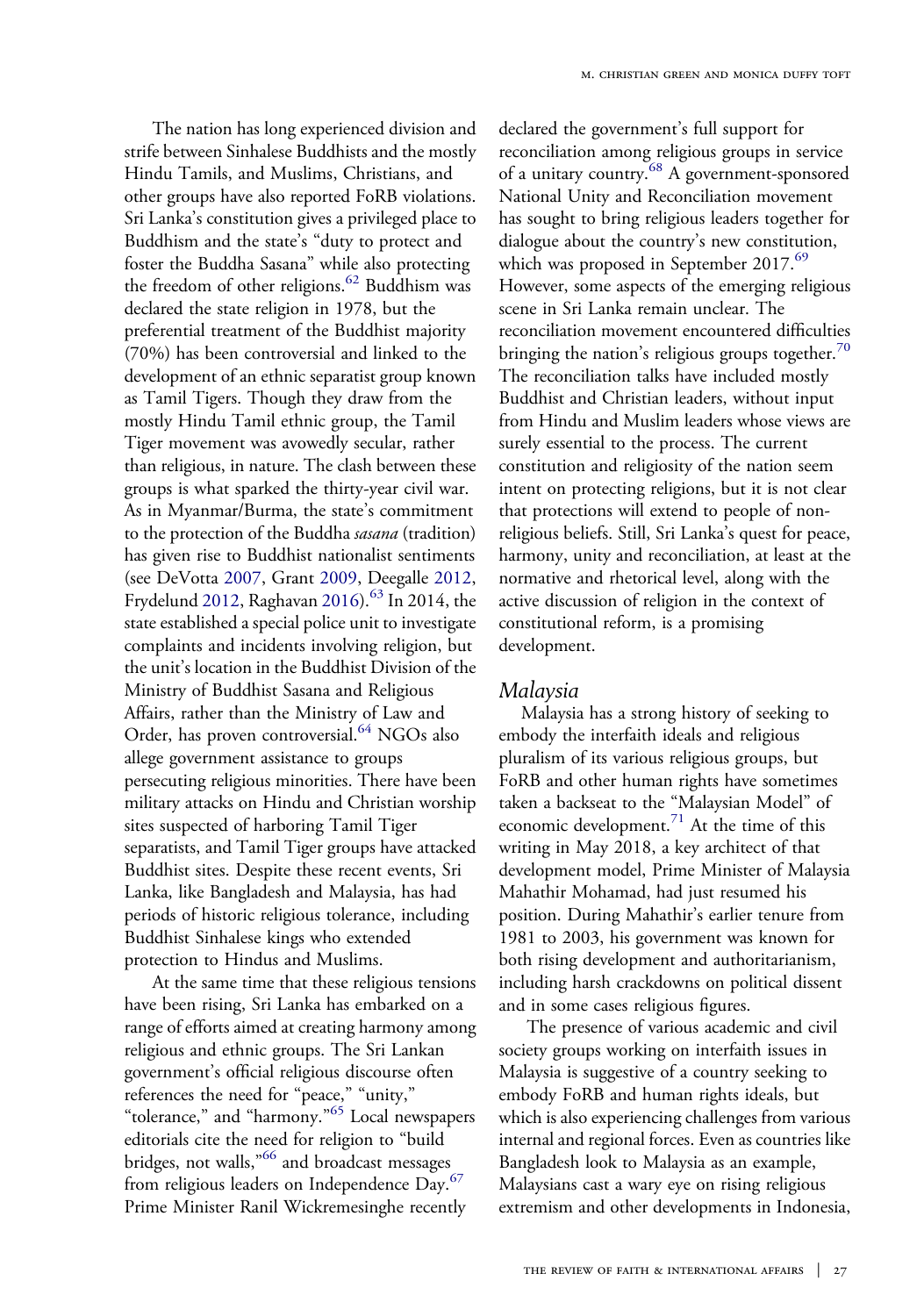with Indonesian developments often included in Malaysian news coverage. As in Sri Lanka, discussions of religion and FoRB in Malaysia are often couched in terms of "tolerance," "peace," "unity," and "harmony," which, indeed, may be reflective of a real quest to achieve these goals.<sup>[72](#page-14-0)</sup> In relative terms, Malaysia ranks very high in government restrictions on and social hostilities around religion.<sup>[73](#page-14-0)</sup> The recent abductions of two Christians pastors, possibly in connection with allegations that the pastors were proselytizing and converting Muslims away from the faith, $74$  has drawn attention to the situation of Malaysia's Christian minority. In fact, there have been reports of two worrying trends in FoRB: rising religious intolerance and the use of kidnapping and murder as a political weapon.<sup>[75](#page-14-0)</sup>

Malaysia is religiously diverse, with a majority Muslim (61%) population, a significant Buddhist (19%) minority, a Christian minority of near 10%, and smaller groups Hindu and Chinese religion adherents. For the Muslim majority, Islam is a key marker of "Malay Muslim" identity, a favored status under Malaysia's Bumiputera laws.[76](#page-14-0) The Constitution designates Islam the state religion, but also guarantees FoRB rights to other religions who practice in "peace and harmony."<sup>[77](#page-14-0)</sup> The country maintains a system of Syariah Courts alongside the secular court system, and some religious controversies in the country have tracked the standard sharia and personal law concerning marriage, divorce, and child custody (especially in interreligious marriages) and inheritance, along with questions of apostasy, blasphemy, and conversion. Proselytism of Muslims is forbidden, and Shia and Ahmadi Muslims experience persecution from the Sunni majority. Overall, the country seems challenged by twin imperatives of shoring up Malay Muslim identity and according appropriate tolerance to non-Muslim groups in the name of peace and harmony. It is a delicate balance and remains controversial, but there is a sense that the desirability of recognizing FoRB and human rights can create a space for conversation about FoRB rights, particularly in connection with social stability and development.

# Conclusion

The above five countries from the Commonwealth's religiously diverse and dynamic Asian regions illustrate a range of responses toward religious minorities in some of the most challenging areas for FoRB realization. In Pakistan, we have an example of a perennial violator of FoRB rights now seeking, with varying degrees of success, to address the situation of its religious minorities. In India, by contrast, we have a nation with a history of blending secularism with religious diversity, now in the grips of a movement toward Hindu nationalism. In Bangladesh, we have a nation challenged by both rising Islamism and highly negative perceptions of secular and nonreligious movements, a problem that seems to be leading toward a rapidly diminishing role for civil society. In Sri Lanka, we have a postconflict nation that seems, with direct and indirect influence from regional Buddhist and Hindu nationalist movements, to be repeating old patterns of division, even as it seeks peace, harmony, unity, and reconciliation. In Malaysia, we see a nation struggling to preserve its status as one of the Asian Tiger economic powerhouses, while being buffeted by religious tensions that may not be successfully contained by its many laws regulating religious groups. In each of these countries, we see political, governmental, and legal efforts aimed at managing religious minorities. However, the real forces at work may be not just at the institutional and practical political levels, but on the plane of new normative and conceptual quests that seem increasingly to define religious minority rights and group rights more generally around the world.

From its perch in the United Kingdom, it could be easy for a project like CIFoRB to cast a global eye on the religious freedom travails in these other countries while overlooking those on its own soil, so a bit of perspective may be in order. The CIFoRB project began in 2015, just months before the citizens of the U.K. would vote to leave the European Union in the surprising "Brexit" decision. With that fateful move, the CIFoRB project shifted from being a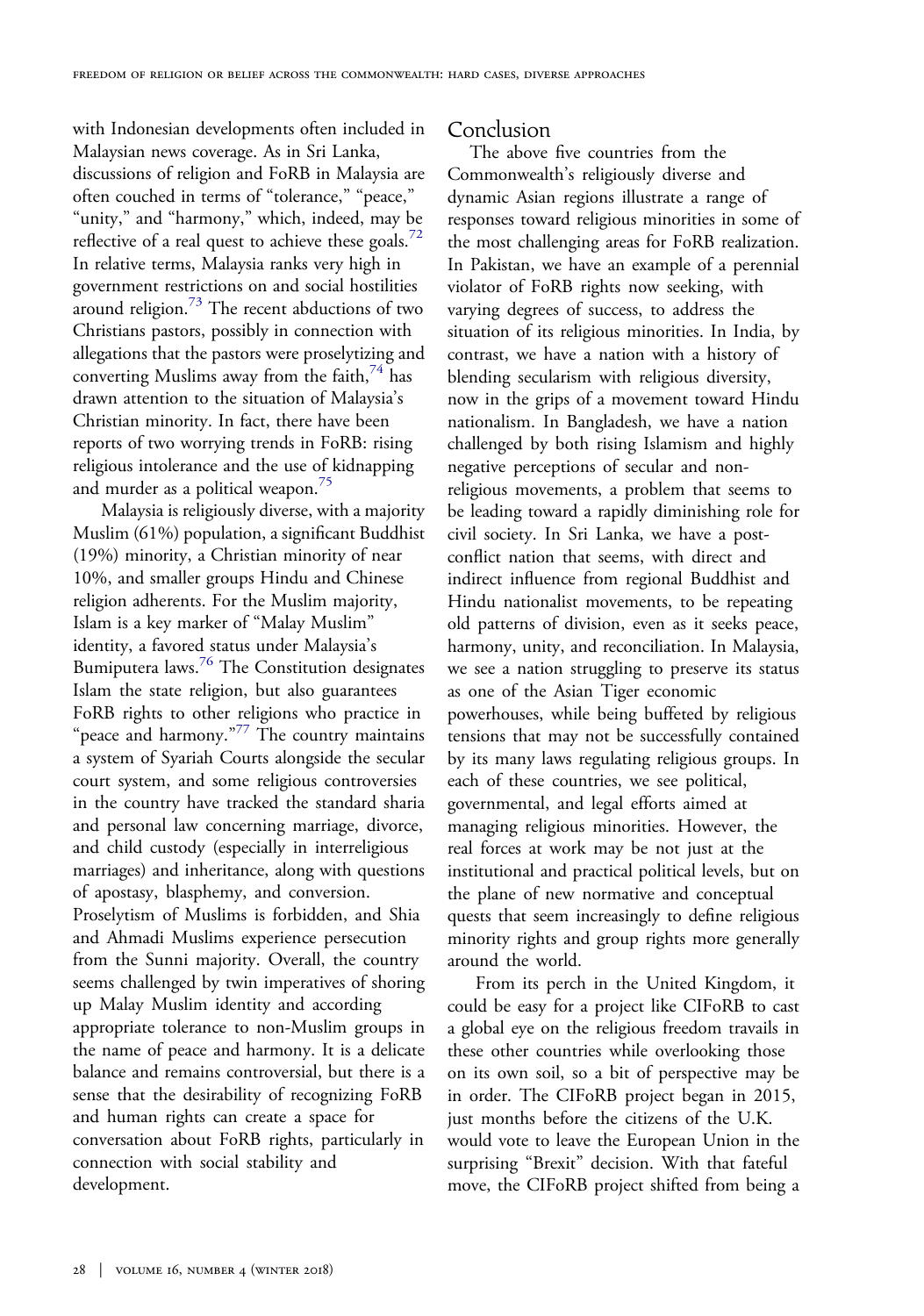<span id="page-11-0"></span>largely comparative project to one that would be importantly constitutive, as well. How were the FoRB rights under UHDR Article 18 conceived and achieved in various parts of the Commonwealth? What were the issues that would emerge as important within and across Commonwealth nations? These initial questions were changed into new and different ones by Brexit. What is the Commonwealth and how is it significant today? What role will religion and FoRB play in the Commonwealth going forward?

With respect to the five themes put forth in this paper, it can be said that recent terrorist attacks in the U.K. have raised the issues of treatment of religious minorities and countering violent extremism in the U.K. They also show that while the U.K. may have left Europe, it is still affected by large transnational forces, not to mention the presence of a huge diaspora community of immigrants from around the Commonwealth and elsewhere. Britain has been affected by rising secularism and new challenges in balancing religious rights with principles of equality and nondiscrimination both among religious groups and between religious groups and other societal groups. It could even be argued that the U.K. government's elevation of trade issues over human rights in its post-Brexit foreign policy reflects the way in which the U.K. has felt it imperative to build new network and reconstitute old ones, such as the Commonwealth, to ensure its own continued development. How these new

imperatives will play out in the British context remains to be seen, especially when it comes to religion and FoRB.

The Commonwealth is a truly broad swath of the world, including many nations that further exemplify the range of FoRB issues relevant today (Berridge [2018\)](#page-14-0). What consideration of the South and Southeast Asian cases here, along with research other Commonwealth nations, suggests is that there may be no one approach to securing FoRB rights. FoRB was recently a prominent agenda item at the 25th annual Commonwealth Heads of Government Meeting (CHOGM) in London in April 2018.[78](#page-14-0) The CHOGM meeting followed closely on the heels of another high-level FoRB meeting convened by the British Foreign and Commonwealth Office held as part of Human Rights Day observance in December  $2017<sup>79</sup>$  $2017<sup>79</sup>$  $2017<sup>79</sup>$  In the build-up and follow-up to the 2018 CHOGM, British parliamentarians argued that addressing FoRB and religious intolerance may be solutions to the Commonwealth's problems.[80](#page-14-0) These various initiatives show that it is possible for government leaders and parliamentarians to initiate discussion and point toward progress when it comes to FoRB rights even across a diverse and global Commonwealth of Nations. There are hard cases in the Commonwealth, but there is also room for dialogue and divergent approaches leading to respect for FoRB rights in the broader framework of human rights principles.  $\triangle$ 

1. The CIFoRB project is based at the Edward Cadbury Centre for Public Understanding of Religion at the University of Birmingham. <https://www.birmingham.ac.uk/schools/ptr/departments/theologyandreligion/research/ciforb/index.aspx>.

<sup>2.</sup> These themes and several of the case studies were also the focus of a CIFoRB submission to the Australian Parliament. See CIFoRB, "Contribution to the Australian Parliament's Inquiry into Freedom of Religion or Belief Around the World," April 28, 2017, Submission No. 310. [https://www.aph.gov.au/Parliamentary\\_Business/Committees/Joint/Foreign\\_Affairs\\_Defence\\_and\\_Trade/](https://www.aph.gov.au/Parliamentary_Business/Committees/Joint/Foreign_Affairs_Defence_and_Trade/Freedomofreligion/Submissions) [Freedomofreligion/Submissions.](https://www.aph.gov.au/Parliamentary_Business/Committees/Joint/Foreign_Affairs_Defence_and_Trade/Freedomofreligion/Submissions)

<sup>3.</sup> The CIFoRB Twitter account is located at the handle @ciforb\_uob. The tweet content is taken from Google Alerts set up to capture news items on all individual nations of the Commonwealth, as well as particular themes, which increased in number and specificity during the monitoring period, as thematic areas began to emerge and cluster from the research. Most tweets are prefaced by the name of the Commonwealth country discussed. The hashtag #FoRB is the most common one used in CIFoRB tweets, but others include #religiousminorities, #religionconflict, #religiousextremism, #secularism, #development, and many more. So, one can, for example use the Twitter search feature to search "ciforb\_uob Bangladesh #secularism" to turn up tweets on issues within particular national contexts. Some limitations of this "Twitter method" of research stem from the fact that it is often limited to secondary source stories that have been reported by news outlets, but we believe that it has been a useful method of capturing both broad and specific trends across the commonwealth.

<sup>4.</sup> See "U.S. Places Pakistan on 'Special Watch List" for Severe Violations of Religious Freedom," VOA News, January 8, 2018; United States Commission on Freedom of Religion or Belief, "Constitutional and Legal Chapters Faced by Religious Minorities in India"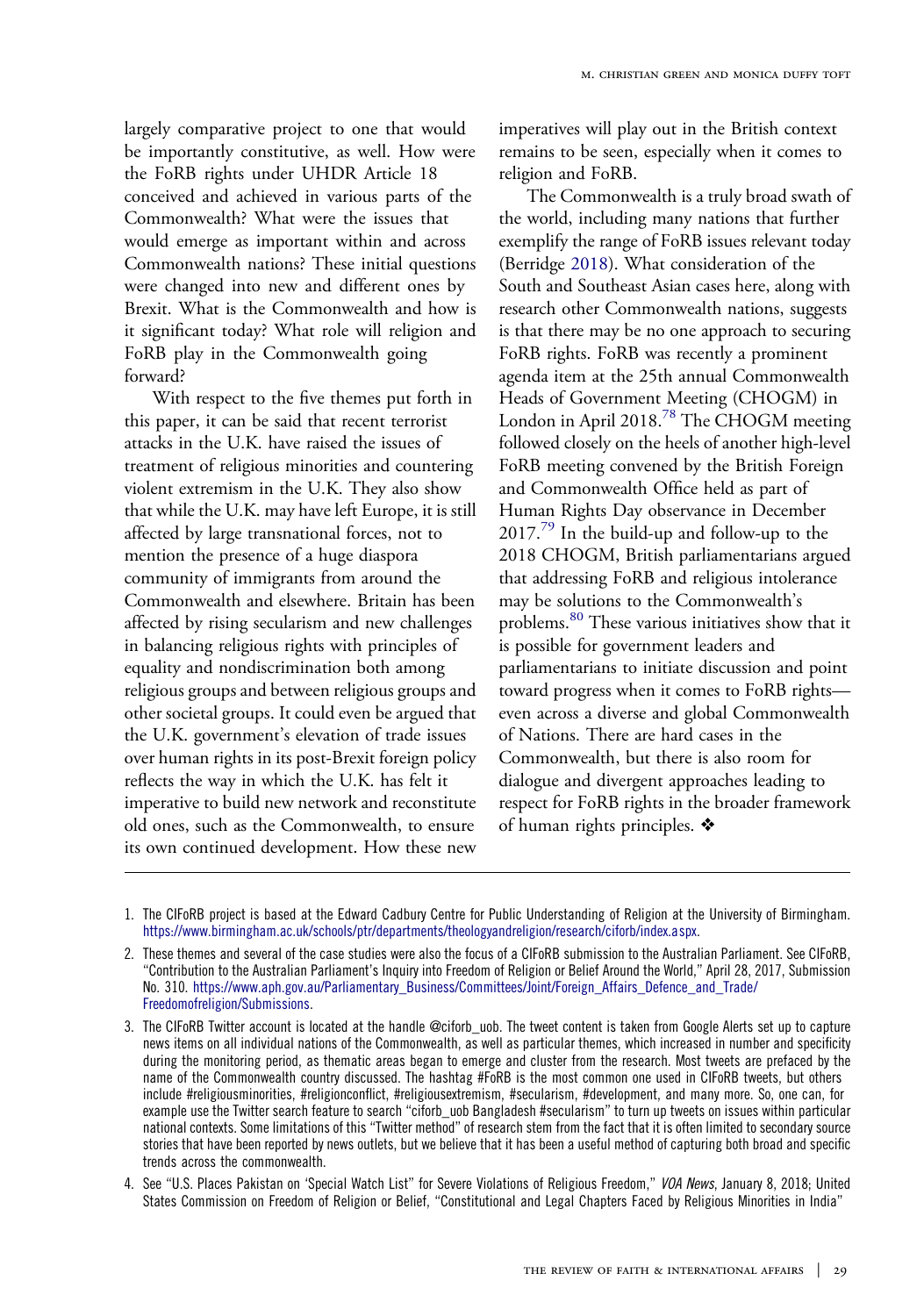<span id="page-12-0"></span>(Washington, DC: USCIRF, February 8, 2017). For an excellent account of the overall situation of religious minorities in Pakistan, see (Ispahani [2016](#page-15-0)). For an apt discussion of the situation of religious minorities in India, especially amid the growing Hindu nationalist influence, see Basu [\(2015\)](#page-14-0).

- 5. See Ispahani ([2016](#page-15-0)).
- 6. Aftab Alam, "Taking Minority Rights Seriously," [CrossCurrents.org,](https://CrossCurrents.org) December 27, 2016.
- 7. In the latest annual report of the United States Commission on Freedom of Religion, Pakistan was designated a "Country of Particular Concern," meriting the highest level of attention in U.S. foreign policy on FoRB and India was placed in the next highest Tier 2 category. See (USCIRF 2018, Pakistan).
- 8. Anam Zakaria, "Perceiving the 'Other' in Pakistan, Within and Across Borders," The Wire, December 19, 2016. For an excellent account of the overall situation of religious minorities in Pakistan, see Ispahani, Purifying the Land of the Pure.
- 9. Haroon Khalid, "Tracing the Journey of Pakistan's Hindus Through Shirvratri at the Katas Raj Shrine," Scroll.in, March 3, 2017.
- 10."EP Conference Raises Questions about Ethnic & Religious Rights in Pakistan and the Role of the EU," UNPOorg, May 11, 2017.
- 11. Ehsan Rehan, "U.N. Member States Criticize Pakistan's Human Rights Record," Rabwah Times, November 14, 2017.
- 12. See United States Commission on International Religious Freedom, "Pakistan Leads the World in Blasphemy Prisoners," USCIRF Press Release, March 27, 2014.
- 13. Salman Ali, "Religious Minorities' Rights," Daily Times, November 12, 2017.
- 14. Shamim Shahid, "HR Activists Demand Equal Constitutional Rights for Minorities," Pakistan Today, February 25, 2017.
- 15. "Minorities Enjoy Legal Rights in Pakistan, Says Minister," The News International, January 17, 2017; "Minorities Fully Enjoying Religious Freedom," The Nation, January 3, 2017; "Rights Bodies Present Amendments to Fix Laws on Minorities" The News International, January 28, 2017.
- 16. Madeeha. 2016. "Restoration of Minorities' Rights Is Inevitable Says Julius Salik," [christiansinpakistan.com](http://christiansinpakistan.com), December 22, 2016.
- 17. Intikhab Hanif, "Punjab's Package on Women's Day: Christian Family Laws Being Amended," Dawn, March 8, 2017.
- 18. Lorrraine Caballero, "Christian Activists Welcome Pakistan's Criminal Law Amendments to Protect Religious Minorities," Christian Daily, February 12, 2017.
- 19. "New Amendments in Act 2016 Fall Short to Satisfy Christians," Pakistan Christian Post, February 10, 2017; Madeeha. 2016. "Blasphemy Law Not Being Used Against Minorities: Interior Minister," [christiansinpakistan.com](http:/christiansinpakistan.com), January 30, 2017.
- 20. Rajesh Kumar, "Hindus' Minority Status: Majorities as Minorities," [IndiaLegalLive.com,](http://IndiaLegalLive.com) November 7, 2017.
- 21."Pakistan to Conduct First Census Since 1988, Source of Fear and Hope for Minorities," First Post, May 22, 2017, Asim Malik, "Religious Minorities Expect Greater Political Representation After the Census," Aaj News, May 21, 2017; "A Question of Faith in the Census of Pakistan," Pakistan Christian Post, February 24, 2017.
- 22. Nadeem F. Paracha, "Smoker's Corner: The Power of the Minority Vote," Dawn, January 15, 2017; Madeeha2016, "Lahore: Minorties Demand for Direct Elections for Their Representatives, Place for Worship and for Burial," [christiansinpakistan.com](http://christiansinpakistan.com), January 12, 2017.
- 23. Zacaria, "Perceiving the 'Other'."
- 24. Rana Tanveer, "Social Media Being Used as a Tool Against Minorities," The Express Tribune, December 26, 2016. See also Asia Forum for Human Rights and Development, "Desecrating Expression—An Account of Freedom of Expression and Religion in Asia" (Bangkok: Forum-Asia, 2016). The entire report is accessible at: <https://www.forum-asia.org/?p=21941>
- 25. "Bloggers Unite to Bring Minorities' Issues into the Limelight," The Express Tribune, January 28, 2017.
- 26."Hindus in Pakistan Declining Due to 'Forced' Conversions: Pak Media," The Deccan Chronicle, June 21, 2017.
- 27. Abbasi, "US Commission Seeks Repeal; "Pakistan May Face Isolation If Minorities Bill Repealed," Jantaka Reporter, December 26, 2016; Mobarik A. Virk, "Minorities Want Sindh Not to Repeal a Bill in Their Favour," The News International, December 26, 2016.
- 28. Abbasi, "US Commission Seeks Repeal."
- 29. Virk, "Minorities Want Sindh Not to Repeal'; Zia Ur Rehman, "Sindh Govt Slammed for Backtracking on Promise to Protect Minorities," The News International, June 21, 2017. For a comprehensive analysis of the Sindh marriage issue, see Ruben Ackerman, Forced Conversions & Forced Marriage in Sindh, Pakistan (Birmingham: CIFoRB/University of Birmingham, 2018). [https://www.birmingham.](https://www.birmingham.ac.uk/Documents/college-artslaw/ptr/ciforb/Forced-Conversions-and-Forced-Marriages-in-Sindh.pdf) [ac.uk/Documents/college-artslaw/ptr/ciforb/Forced-Conversions-and-Forced-Marriages-in-Sindh.pdf](https://www.birmingham.ac.uk/Documents/college-artslaw/ptr/ciforb/Forced-Conversions-and-Forced-Marriages-in-Sindh.pdf).
- 30. Olivia Enos, "Religious Freedom in Pakistan Take 1 Step Forward, 2 Steps Back," The Daily Signal, December 29, 2016; Umair Jamal, "The Politics of Religious Exclusion in Pakistan," The Diplomat, October 18, 2017.
- 31. Waquar Gilllani, "In the Shadow of Society," The News, December 25, 2016. See Ispahani [\(2016\)](#page-15-0) for extensive discussion of the problem of determining who is Muslim in Pakistan and how this has impeded the Pakistani objective of establishing an Islamic State.
- 32."Ahmadi Professor Found Murdered in Pakistan; Second Such Attack This Month," The Hindustan Times, April 19, 2017.
- 33. Tom Strode, "Pakistani Death Sentences Show Blasphemy Laws' Threat," Baptist Press, November 8, 2017.
- 34. Saad Sayeed, "Pakistan's Long-persecuted Ahmadi Minority Fear Becoming Election Scapegoat," Reuters, November 15, 2017.
- 35."State Minority Commission," Daily Excelsior, December 13, 2016.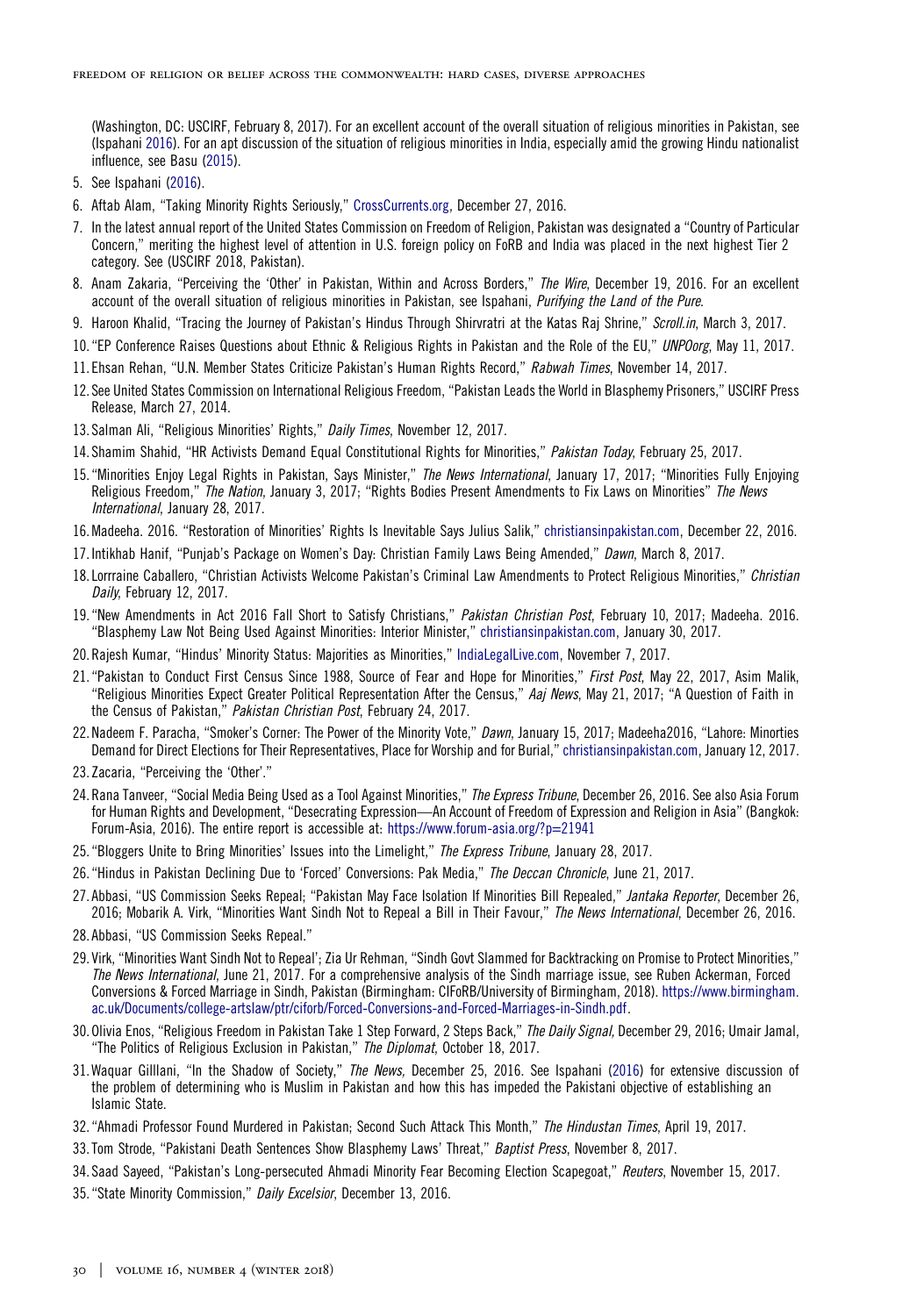- <span id="page-13-0"></span>36. "AICC Minority Department Reaches Out to Christian in NE," Nagaland Post, December 13, 2016.
- 37. Koride Maheshi, "TRS Government Threatens to Move Apex Court for Muslim Quota." Times of India, November 20, 2017.
- 38. "Govt Appoints 5 to the Member-less Nat Commission for Minorities," PTI News, May 24, 2017.
- 39.J Venkatesan, "Triple Talaq Hearing Begins, 5 Judges of 5 Religions on SC's Bench," The Deccan Chronicle, May 11, 2017; Ambika Panditl, "Triple Talaq a Social III, Not a Religious Issue: Muktahr Abbas Naqvi, Times of India, May 11, 2017.
- 40. "Triple Talaq: India's Court Bans Islamic Instant Divorce," BBC News, August 22, 2017.
- 41. In the U.S. the theoretical and practical difficulties associated with such state management of religion, especially minority religions, have been amply explored by law and religion scholar Winnifred Fallers Sullivan and colleagues on the Politics of Religion Project. See Sullivan [\(2005](#page-15-0)). See Sullivan et al. ([2015](#page-15-0)) and Mahmood ([2015](#page-15-0)).
- 42. "Human Rights Watch Voices Concern Over Attacks on Minorities in India," Financial Express, January 14, 2017.
- 43."Religious Lynching," The Nation, May 22, 2017.
- 44. Naresh Mitral, "Christian Votes in Mind, Cong Eyes Overhaul," The Times of India, May 11, 2017.
- 45. Abdul Bari Masoud, "Lawyers Demand Enactment of Anti-Communal Law," The India Nawaz, December 19, 2016.
- 46. Arihant Pawariya, "Why Go to SC or NCM? If Modi Govt Wants, It Can Easily Give Minority Status to Hindus in 8 States?" Swarajya, November 10, 2017; Kumar, "Hindus' Minority Status."
- 47. "Mr. Modi's Embrace of Hindu Extremists," (editorial) New York Times, March 23, 2017. Others have expressed greater faith in Modi's FoRB commitment to religious minorities. See, e.g., "Minority Rights More Secure More Safte After Modi," The Asian Age, November 12, 2017.
- 48."Mr. Modi's Embrace of Hindu Extremists,"; "PM Modi making Yogi Adityanath UP CM is 'shocking rebuke' to religious minorities: New York Times," DNA, March 23, 2017.
- 49."Human Rights Abuses Against Minorities on Rise Again in India: Indian-American Group," Hindustan Times, May 24, 2017.
- 50. Notably, while not falling into the USCIRF Tier 1 or Tier 2 countries of concern, Bangladesh is a nation that has been regularly monitored by USCIRF, see, e.g. "Bangladesh," in USCIRF, 2018 Annual Report (Washington, DC: USCIRF, 2018). Bangladesh was on the USCIRF Watch List (now the Tier 2 designation) from 2005 to 2008. See USCIRF, 2005 Annual Report (Washington, DC: USCIRF, 2005: 124–126. It was removed from the list from 2008, but it began to be reported in the USCIRF annual report again in 2013, as the religious freedom situation worsened.
- 51."Quotas for Minorities if JP Comes to Power," [bdnews24.com,](http://bdnews24.com) December 26, 2016.
- 52. For perspectives on this trend, see Taiabur Rahman and Alvy al Sirjohn, "Demystifying Bangladesh's Creeping Radicalisation: A Multiple Perspective Analysis," Daily Sun, October 23, 2016; Subir Bhaumik, "Militant Islam and the Missing Boys of Bangladesh," [SCMP.com,](http://SCMP.com) August 20, 2016; Milo Comerford, "Deciphering Bangladeshi Terror: Fallout and Response to the Holey Bakery Attack," Tony Blair Institute for Global Change, February 14, 2017.
- 53. Md. Shah Prahan, "Malaysia—A Development Model for Bangladesh?" Daily Sun, September 18, 2016.
- 54."Bangladesh Fighting Malicious Social Media Post, Online Hate, Sajeeb Wazed Joy Writes," [bdnews24.com,](http://bdnews24.com) December 13, 2016.
- 55. "Bangladesh Arrests Hindu After Post Sparks Deadly Riot," The Sun Daily, November 14, 2017.
- 56. See, e.g., Gabriel Samuels, "Bangladesh Considering Dropping Islam as State Religion, According to Senior Minister," The Independent, November 15, 2016; Samia Huq, "Faith, Dissent, and Extremism: How Bangladesh Is Struggling to Stay Secular," The Conversation, December 9, 2016; Sarwar Jahan Chowdhury, "The Secular Conundrum in Bangladesh," [wionews.com,](http://wionews.com) March 30, 2017.
- 57. See, e.g., Joshua Hammer, "The Imperiled Bloggers of Bangladesh," New York Times, December 29, 2015; Ishaan Tharoor, "These Bangladeshi Bloggers Were Murdered by Islamic Extremists," Washington Post, May 2, 2016; Emma Graham-Harrison and Saad Hamadi, "Inside Bangladesh's Killing Fields: Bloggers and Outsiders Targeted by Fanatics," The Guardian, June 11, 2016.
- 58. The authors express our appreciation for field work and analysis on Bangladesh conducted by CIFoRB researcher Harriet Hoffler, whose work informs this section.
- 59. The United States Commission for International Religious Freedom (USCIRF) included chapters on Sri Lanka in its 2014 and 2015 reports. For an excellent background account of the nature and implications of the religious dimensions of the Sri Lankan conflict, see Little [\(1993\)](#page-15-0).
- 60.Jehan Perera, "Added Dimension to Tamil Hartal in North and East," The Island, May 1, 2017.
- 61. Perera, "Added Dimension to Tamil Hartal in North and East."
- 62. Constitution of the Democratic Socialist Republic of Sri Lanka, 1978, amended 2015, Ch. II, art 9. Protection of "Religion or Belief" is later referenced at Ch.III, art 10 and 14(e).
- 63.While religion was one dimension of Tamil identity it was one of many factors underlying the Tamil Tiger separatist movement. See Welhengama and Pillay ([2014](#page-15-0)).
- 64."Disband Special Police Unit Make Police Independent: Lawyers' Collective Demand," Colombo Telegraph, April 30, 2014.
- 65."Racial and religious harmony" as a rationale for restricting rights is also referenced several times in Ch. III, art 15 of the Constitution. Religion and other factors bearing on national "unity" are referenced in Ch. VI, art 27(e)(5-6). Art 27(11) of this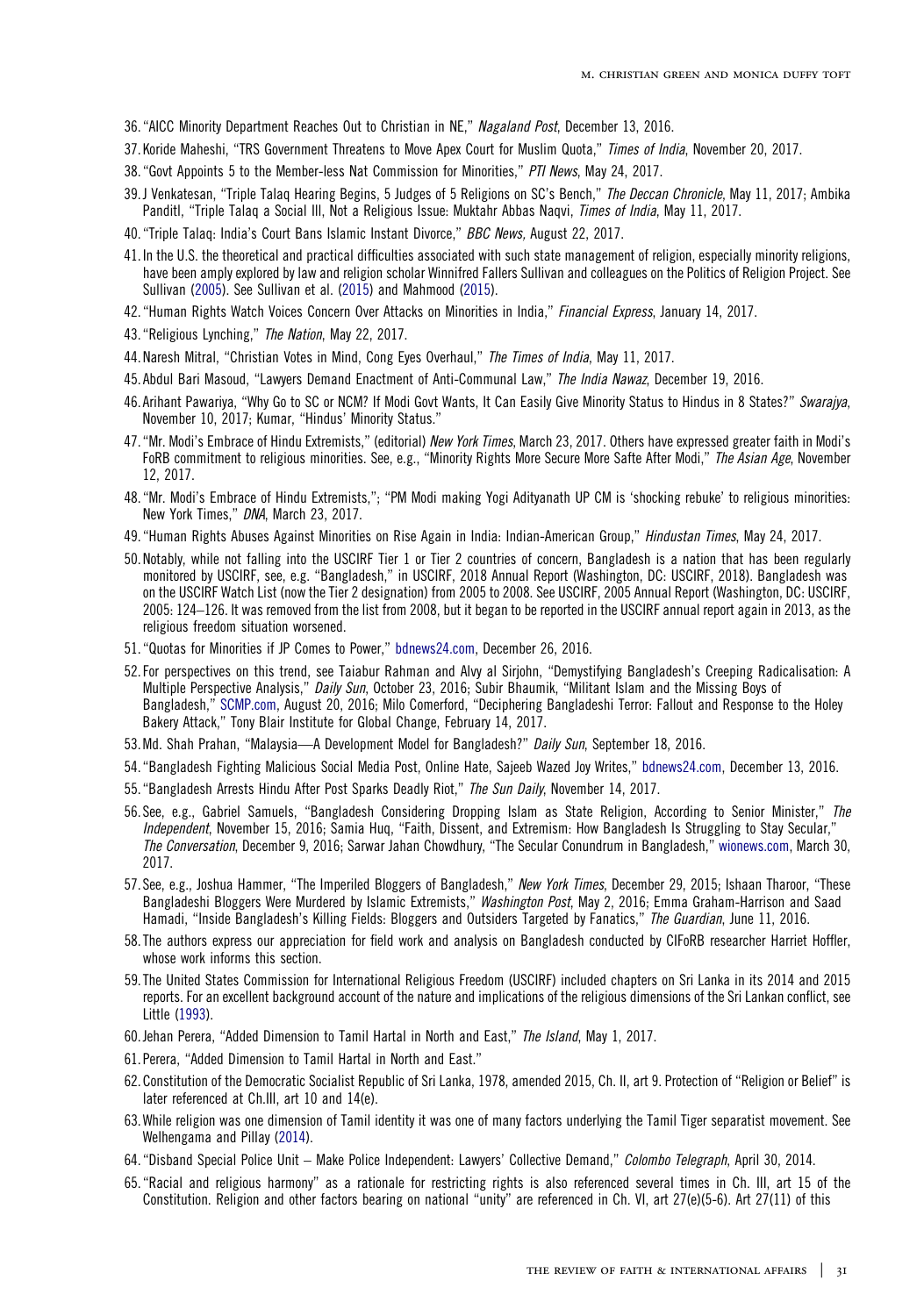<span id="page-14-0"></span>same chapter on directive principles of the state promises further: "The State shall create the necessary economic and social environment to enable people of all religious faiths to make a reality of their religious principles."

- 66."Religions Meant to Build Bridges, Not Walls," (editorial) Daily Mirror.lk, January 18, 2017.
- 67."Independence Day Messages from Religious Leaders," News.lk, February 4, 2017.
- 68."Sri Lankan Prime Minister Declares Government's Full Support for Religious Reconciliation," ColomboPage, March 29, 2017.
- 69."Sri Lankan Monks, Bishops Propose Religious Councils," Vatican Radio, March 14, 2017.
- 70. S. Ratnajeevan H. Hoole, "Navalar Myths Aborting Reconciliation," The Sunday Leader, December 18, 2016.
- 71. For insight into the situation of religious minorities under the law in Malaysia, see Shah ([2017](#page-15-0)).
- 72. See, e.g. Laili Ismail, "Religious Tolerance Is the Cornerstone of a United Malaysia, Says Zahid," New Straits Times, December 28, 2016; Haikal Jalil, "Malaysia Will Become a Failed State If Religious Respect Disregarded: Najib," The Sun Daily, February 4, 2017; Loshana K. Shagar, "Unite in Harmony," The Star, February 5, 2017; "Use Religion to Promote Unity-Sim," The Borneo Post, February 20, 2017. See also the article by Grüll and Wilson in this symposium issue on the preference for language of "tolerance," "difference," and "diversity" over "religious freedom," "rights," and "pluralism" in parts of South and Southeast Asia.
- 73. "Study: In Malaysia, Religious Controls Tighter than in Saudi Arabia, Brunei," The Malay Mail Online, April 14, 2017 (citing Pew Research Center [2017](#page-15-0)).
- 74. See Luke Hunt, "Malaysia Grapples with Chilling Case of Kidnapped Pastor," The Diplomat, April 22, 2017; Linday Murdoch, "Pastor Raymond Koh's Abduction Highlights Anti-Christian Fears in Malaysia," The Sydney Morning Herald, April 17, 2017; "Christians Raise Concerns Over Pastor's Disappearance," malaysiakini.com, February 25, 2017; Suzette Gutierrez-Cachila, "Disappearing Christian Leaders in Malaysia: Targeted Attacks Against Religious Minorities?" The Gospel Herald, July 9, 2017.
- 75."Malaysia Takes a Turn for the Religious Sinister Side," Asia Sentinel, March 6, 2017.
- 76. For discussion of the clash of these laws with Malaysia's anti-discrimination goals, see "Malaysia: A Never Ending Policy," The Economist, April 27, 2013. See also Sumisha Naidu, "Najib Places Bumiputera at Centre of Malaysia Growth Plans as Elections Loom," Channel News Asia, April 19, 2017; Ida Lim, In "New Economic Roadmap, PM Seeks to Boost Bumi Welfare, Income," The Malay Mail Online, April 19, 2017.
- 77. Federal Constitution of Malaysia, art. 3.
- 78. "Ongoing Religious Freedom Challenges in the Commonwealth," World Watch Monitor, April 20, 2018; Preet Gill, "This Summit Should Confront the Demons of Religious Intolerance," The Times, April 17, 2018; David Adams, "Open Doors Calls on Commonwealth Heads to Put Religious Freedom at 'Heart' of Discussions," Sight, April 16, 2018.
- 79. Ewelina U. Ochab, "The British Foreign and Commonwealth Office on the Importance of Religious Freedom," Forbes, December 18, 2017.
- 80. See Baroness Elizabeth Berridge, "How Can the Commonwealth Be a Beacon for Freedom of Religion or Belief?" The Parliamentarian, Issue 1 (2018); Preet Kaur Gill, "Why Religion Is the Solution to the Commonwealth's Problems," Huffington Post, April 18, 2018.

# About the Authors

M. Christian Green, J.D./Ph.D., is a scholar of law, religion, human rights, and global ethics. She is Research Director for law, religion, and human rights at the Center for the Study of Law and Religion, Co-Editor and Special Content Editor at the Journal of Law and Religion, Publications Manager at the African Consortium for Law and Religions Studies (ACLARS), and Academic and Social Media Consultant for the Commonwealth Initiative for Freedom of Religion or Belief (CIFoRB).

Monica Duffy Toft is a Professor of International Politics and Director of the Center for Strategic Studies at The Fletcher School of Law and Diplomacy, Tufts University. Before joining Fletcher, Toft taught at Oxford University's Blavatnik School of Government and Harvard University's John F. Kennedy School of Government. While at Harvard, she directed the Initiative on Religion in International Affairs and was the assistant director of the John M. Olin Institute for Strategic Studies.

#### Funding

This work was supported by Templeton World Charity Foundation.

### ORCID

M. Christian Green **b** <http://orcid.org/0000-0003-4929-0005>

# References

Basu, Amrita. [2015](#page-12-0). Violent Conjunctures in Contemporary India. New York: Cambridge University Press.

Berridge, Baroness Elizabeth. [2018](#page-11-0). "How Can the Commonwealth Be a Beacon for Freedom of Religion or Belief?" The Parliamentarian, Issue 1.